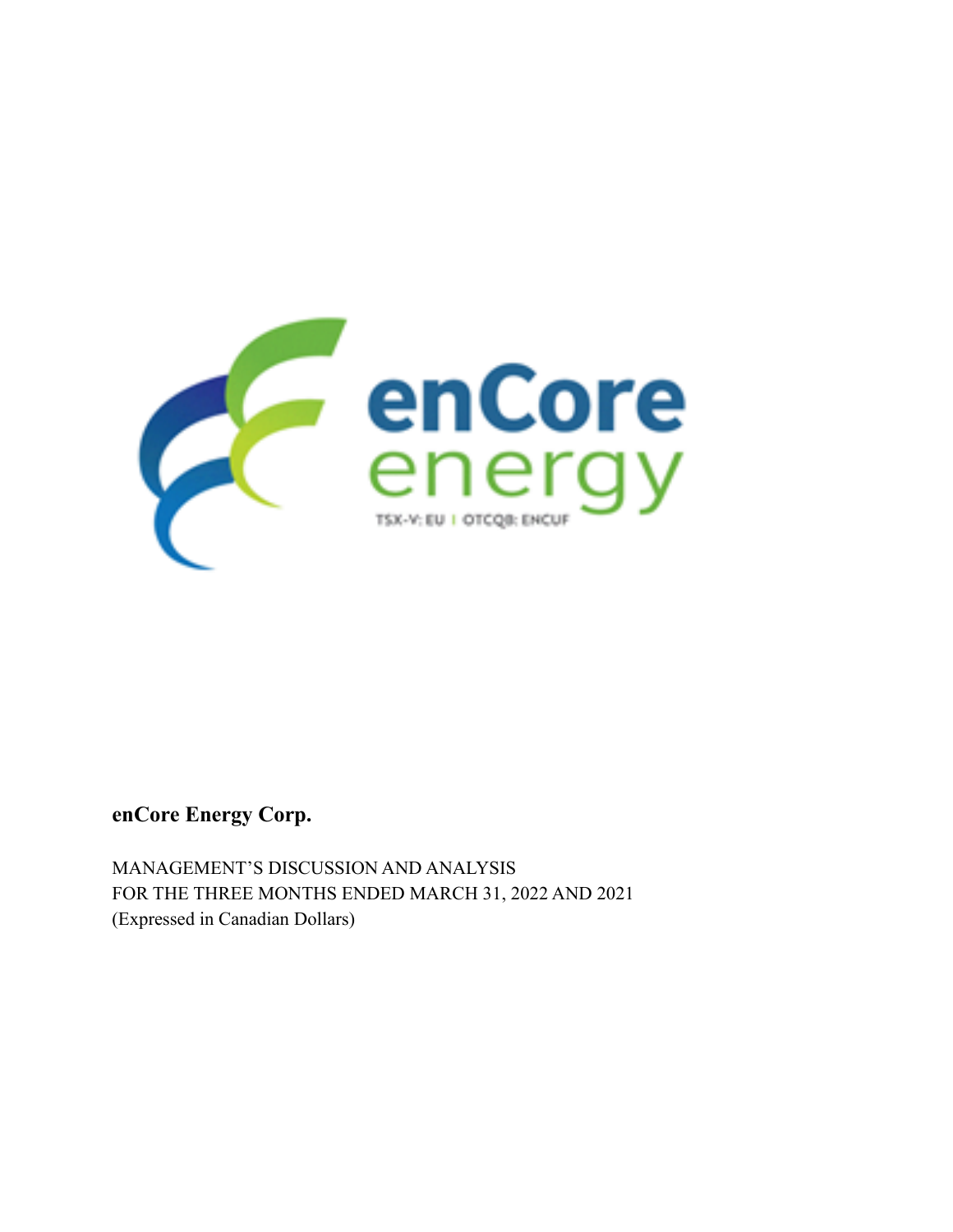*Set out below is a review of the activities, results of operations and financial condition of enCore Energy Corp. and its subsidiaries ("enCore", or the "Company") for the three months ended March 31, 2022 and 2021. The following information, prepared as of May 27, 2022 should be read in conjunction with the unaudited condensed consolidated interim financial statements for the three months ended March 31, 2022 and 2021, and the accompanying notes thereto, which have been prepared in accordance with International Financial Reporting Standards ("IFRS"). All dollar figures included in management's discussion and analysis ("MD&A") are quoted in Canadian dollars unless otherwise indicated. Additional information related to the Company is available on SEDAR a[t www.sedar.com.](about:blank)*

### **COMPANY BACKGROUND**

enCore Energy Corp. was incorporated on October 30, 2009 under the Laws of British Columbia and is principally engaged in the acquisition and exploration of resource properties in the United States. The Company is a reporting issuer in British Columbia, Alberta and Ontario, and trades on the TSX Venture Exchange (symbol "EU") and on the OTCQB Venture Market (symbol "ENCUF").

#### **DESCRIPTION OF THE BUSINESS**

enCore Energy Corp.'s business objective is to be a leading, low cost and profitable in-situ recovery uranium producer in the United States. Uranium market conditions are improving as a result of realization of market supply-demand fundamentals and a shift toward de-globalization in the nuclear industry. There are many factors contributing to the change in global fundamentals including continued deferment of re-starts of existing standby and new primary sources of supply, along with a continued increase in the number of operating nuclear reactors and reactors under construction. According to the World Nuclear Association, globally there are 439 reactors operating, 56 reactors under construction, and 96 reactors planned for construction. Nuclear energy, fueled by uranium, is gaining acceptance as a clean and reliable energy source, a clearly superior choice for the world. The growing urgency to reduce carbon emissions world-wide has pushed nuclear energy generation to the forefront with the United States being the world's largest consumer of uranium. Currently, the U.S. is completely reliant on imported uranium, but with the shift to deglobalize supply chains, domestic nuclear power utilities are looking to the U.S. as a source of uranium to secure a domestic supply chain and diversify their demand away from Russia, Kazakhstan, and China.

enCore's business objective represents a powerful economic opportunity in the changing uranium market.

The enCore team is led by industry experts with extensive knowledge and experience in all aspects of in situ recovery (ISR) uranium operations and the nuclear fuel cycle. Our strong technical team forms the basis for our strength, including expertise in ISR operations, reclamation, permitting and exploration. We have a broad set of uranium assets that provide a growing production pipeline that includes near-term production, advanced development, longer term, and exploration projects. Our team utilizes a collection of multiple data bases of United States assets allowing us to benefit exclusively in the uranium sector from historic drilling data in our exploration efforts. We have leveraged that data to acquire near-term production uranium properties. With our skilled, experienced technical team and workforce, we operate with phenomenal safety records and years without a Lost Time Accident.

With our diverse portfolio of uranium projects, enCore is prioritizing those projects that will utilize in-situ recovery (ISR) technology to produce uranium. ISR, when compared to conventional open pit or underground mining, requires less capital and operating expenditures with a shorter lead time to extraction and a reduced impact on the environment, including minimizing groundwater use. Compared to conventional underground and open pit uranium mining and milling, the historic worker safety record in the ISR segment of the industry has been unsurpassed in the mining industry overall.

To support our production pipeline and development plans, we have a uranium sales strategy supported by a base structure of term supply agreements while preserving exposure to the spot market. This strategy assures that we will have committed sales to support the capital necessary for construction of new projects, and we will maintain flexibility to be opportunistic as market conditions continue to change in favorable ways. In 2021, we announced two term supply agreements, one with UG USA and one with a Fortune 150 U.S. nuclear utility. Combined, we have secured 2.7 million pounds  $U_3O_8$  in committed uranium sales from 2023 to 2027. One of the commitments provides the optionality to extend with an additional 600,000 pounds  $U_3O_8$  to 2030. We will continue to assess opportunities to secure future term agreements that will support our continued project and production growth strategy.

In Texas, our production strategy is centered on our two fully licensed Central Processing Plants located at the Rosita Project and Kingsville Dome Project, and it utilizes relocatable satellite plants located at the ISR wellfields where the uranium is produced. We utilize an alkaline leach chemistry that is formed using native groundwater, oxygen, and sodium bicarbonate (baking soda). Our uranium ore bodies are highly amenable to this chemistry. As the uranium-loaded groundwater is pumped to the surface, the uranium is collected on ion exchange (IX) resin and the barren groundwater is refortified with oxygen and reused. The loaded resin is then transferred by truck to the Central Processing Plant, where the uranium is recovered, concentrated, dried, and packaged. The barren resin is transported back to the satellite plant located at the production wellfield for reuse. This approach provides a low-cost production model that allows us to produce from a diverse set of uranium properties in multiple remote locations.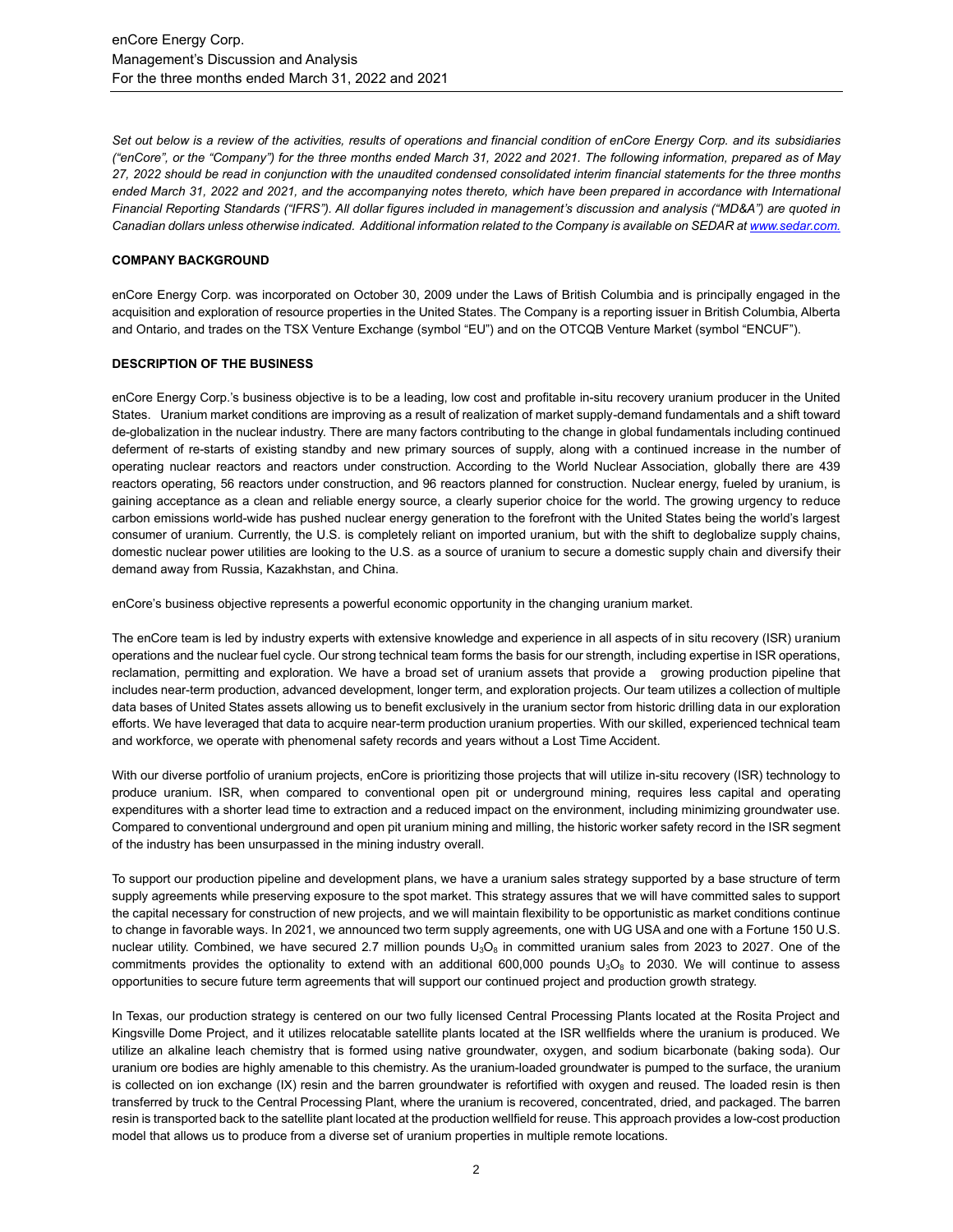Our fully licensed and 100% owned Central Processing Plant at the Rosita Project (Rosita Plant) is our starting point for our Texas operating strategy. enCore's Rosita Plant is located approximately 60 miles from Corpus Christi, Texas and has a 800,000 pound  $U_3O_8$ per year capacity currently under modernization and refurbishment that is expected to be completed by the end of Q2 of 2022. The plant is on schedule and on budget to meet a 2023 production target. The Rosita Plant will act as the central processing site for the Rosita extension, Rosita South Extension, and the Upper Spring Creek Uranium Project. These are the immediately planned production wellfields that support our objective of a production start and meeting our firm sales commitments. The Central Processing Plant at the Kingsville Dome Project (Kingsville Dome Plant) will be maintained to be available to increase production capacity as additional satellite plants and production wellfields are brought into production.

Simultaneous to advancing production in Texas, we are advancing our production pipeline in other states where we have uranium projects. Notably, the advanced stage Dewey-Burdock Uranium Project (Dewey-Burdock) in South Dakota has demonstrated ISR resources coupled with robust economics. The project has its source material license from the U.S. Nuclear Regulatory Commission and its injection permits from the U.S. Environmental Protection Agency. We are currently advancing work on the remaining permitting effort with the expectation that cash flow from our Texas operations will support the buildout of Dewey-Burdock for production. We have also started the initial permitting work to advance the Gas Hills Uranium Project (Gas Hills) as an ISR uranium recovery operation located in Central Wyoming, approximately 60 miles west of Casper, WY. Gas Hills is currently at PEA stage, and it is ideally located in the historic Gas Hills Uranium Mining District. We have Dewey-Burdock and Gas Hills as our mid-term production assets within our planned production pipeline.

Our assets in New Mexico represent a significant piece of our long-term assets in our planned production pipeline. enCore has successfully acquired a dominant position in the historic uranium districts in New Mexico, and it controls a significant mineral endowment that has a minimal holding cost. We believe that there is significant work necessary to overcome legacy issues related to historic uranium mining and milling, and we are executing an engagement strategy with local communities to support expected licensing and permitting work necessary to unlock the value of that endowment. Additionally, we have significant mineral holdings in Wyoming, Arizona, Utah, and Colorado that can have their value unlocked through additional exploration or potential monetization through consolidation and possible divestment.

We continually invest and support technological improvements in the industry. As an example, we have invested directly in technology development by owning approximately 35% of Group 11 Technologies. Group 11 draws on the talents and technical expertise of our team as it initially tests the utilization of ISR for gold extraction, potentially unlocking economic and environmental benefits. We believe this investment could result in disruptive technology for the economic extraction of several metal commodities.

At enCore, we have a clear pathway to production across the United States and are focusing our expansion efforts in jurisdictions with well-established regulatory environments for the development of ISR uranium projects such as Texas and Wyoming. We are leveraging the near-term production assets in South Texas to support our South Dakota-based Dewey Burdock and Wyoming-based Gas Hills projects for mid-term production opportunities with advanced projects and established resources. We will leverage mineral rights in historically successful mining areas that have had past exploration and extraction activities. Our significant New Mexico uranium resource endowment provides long-term opportunities and an opportunity to establish mutually beneficial relationships with indigenous communities. We also support local communities with local hiring and capital spending in the communities where we work.

## **CORPORATE HIGHLIGHTS**

In January 2022, the Company granted incentive stock options to an employee to purchase up to 50,000 common shares in the capital of the Company at a price of \$1.67 per share for a five-year period, in accordance with its Stock Option Plan. Vesting will occur over a period of twenty-four months, with an initial 25% of the Options vesting six months following the date of grant, followed by an additional 25% of the Options every six months thereafter until fully vested.

In February 2022, the Company granted incentive stock options to certain of its directors, officers, employees and consultants to purchase an aggregate of up to 7,090,000 common shares in the capital of the Company at a price of \$1.40 per share for a five-year period, in accordance with its Stock Option Plan. Vesting will occur over a period of twenty-four months, with an initial 25% of the Options vesting six months following the date of grant, followed by an additional 25% of the Options every six months thereafter until fully vested.

In February 2022, the Company issued 287,500 options to a consultant at an exercise price of \$1.57 per common share. All options vested immediately.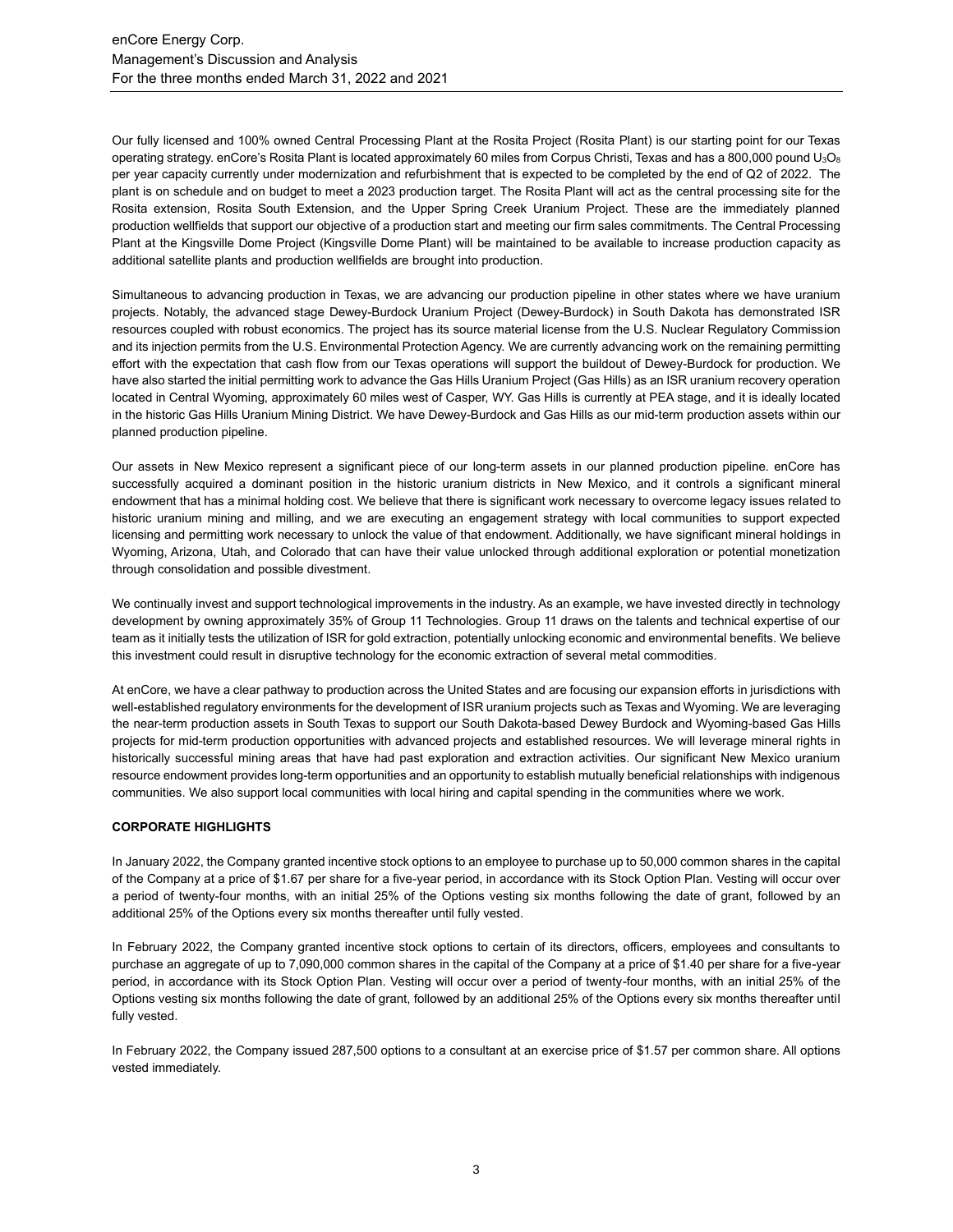In February 2022, the Company entered into a Uranium Concentrates Sales Agreement with an arm's length party (the "Seller") whereby the Company has agreed to purchase 200,000 pounds of uranium concentrate from the Seller for total consideration of USD \$8,750,000 (USD \$43.75/pound). The Contract requires an initial payment of USD \$2,000,000 due on or before the date that is 20 days from the execution of the Contract (paid), with the remaining payment of USD \$6,750,000 being due on April 1, 2023 (the "Delivery Date").

In March 2022, the Company announced the technical report entitled "Crownpoint and Hosta Butte Uranium Project McKinley County, New Mexico, USA" dated February 25, 2022, with an effective date of February 25, 2022 and a revision date of March 16, 2022, prepared by Douglas L. Beahm, P.E., P.G., Carl Warren, P.E., P.G., and W. Paul Goranson, P.E.

In March 2022, the Company published its Annual Information Form for the year ended December 31, 2020, updated with subsequent events as of March 1, 2022.

In March 2022, the Company issued 19,607,842 units for a "bought deal" prospectus offering at a price of \$1.53 per unit, for gross proceeds of \$29,999,998. Each unit consisted of one common share and one-half share purchase warrant. Each whole warrant entitles the holder to purchase one additional share at a price of \$2.00 for a period of two years. The Company paid commissions totaling \$1,612,500 and issued 1,053,922 finders' warrants. The finder's warrants are exercisable into one unit of the Company at a price of \$1.53 for two years from closing.

In March 2022, the Company sold 100,000 pounds of physical uranium at a purchase price of \$42.50 per pound for gross proceeds of \$4,250,000 USD.

Subsequent to the three months ended March 31, 2022 the Company granted incentive stock options to employees to purchase up to 250,000 common shares in the capital of the Company at a price of \$1.44 per share for a five year period, in accordance with its Stock Option Plan. Vesting will occur over a period of twenty-four months, with an initial 25% of the Options vesting six months following the date of grant, followed by an additional 25% of the Options every six months thereafter until fully vested.

Subsequent to the three months ended March 31, 2022, the Company announced that it appointed Peter Luthiger as the Company's Chief Operating Officer.

Subsequent to the three months ended March 31,2022, the Company completed the sale of the Cebolleta Uranium Project("Ceboletta") to Future Fuel Corporation ("Future Fuels") for 11,308,250 common shares representing approximately 15.90% on an undiluted basis of the outstanding shares of Future Fuels and \$250,000 USD.

Subsequent to the three months ended March 31, 2022, the Company issued 807,500 shares pursuant to the exercise of stock options for gross proceeds of \$425,318.

Subsequent to the three months ended March 31, 2022, the Company issued 938,272 shares pursuant to the exercise of Broker Unit Warrants for gross proceeds of \$140,741.

Subsequent to the three months ended March 31, 2022, the Company issued 1,886,913 shares pursuant to the exercise of warrants for gross proceeds of \$473,165.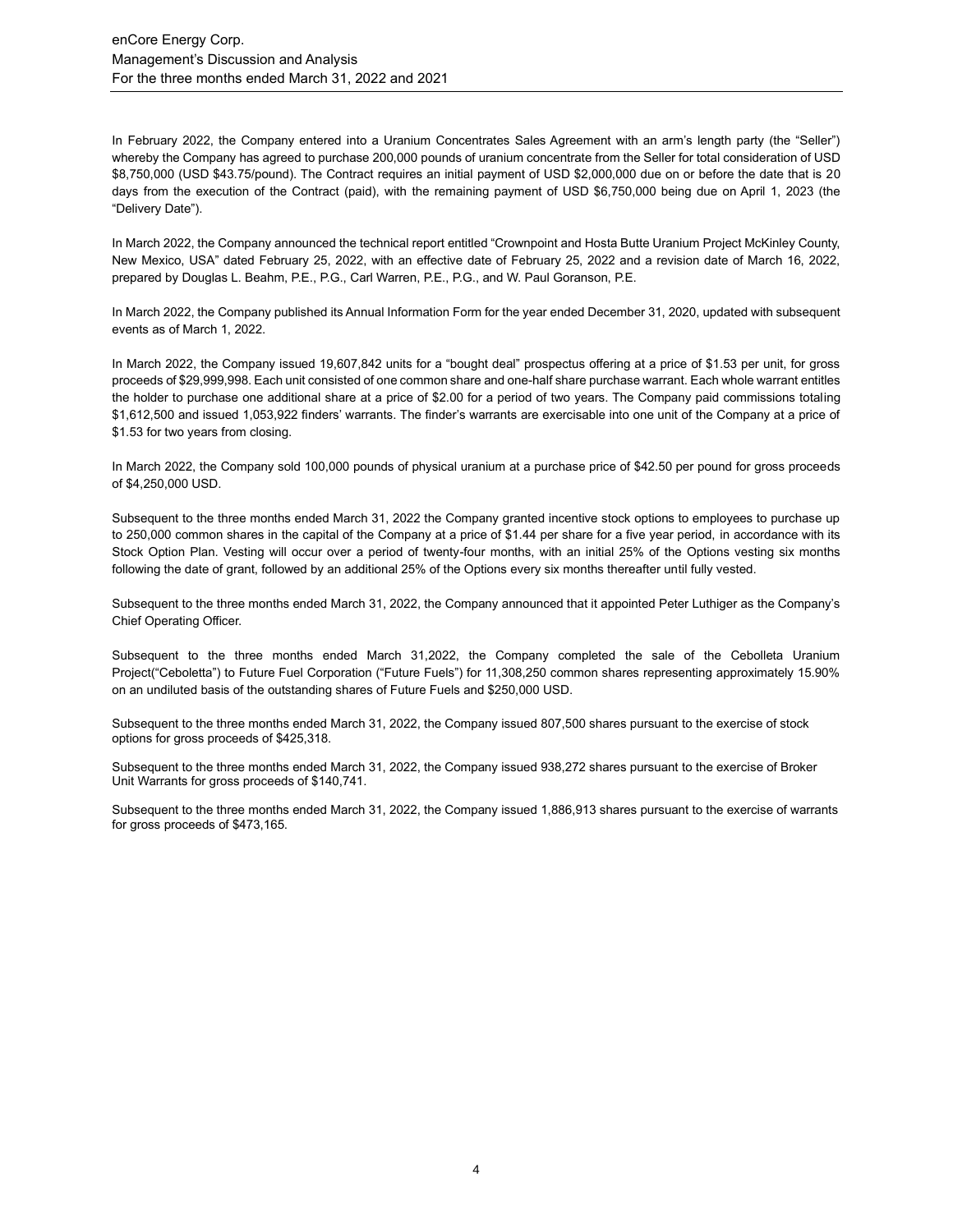## **MINERAL PROPERTIES**

enCore holds a portfolio of uranium assets located in New Mexico, South Dakota, Wyoming, Texas, Utah, Colorado, and Arizona in the USA, and is focused on advancing its properties utilizing in-situ recovery.



**Figure XX –** enCore Energy Corp. mineral property locations

enCore's material properties and projects are the Marquez-Juan Tafoya Uranium Project located in New Mexico, the Crownpoint and Hosta Butte Uranium Project located in New Mexico, the Dewey Burdock Project located in South Dakota, and the Gas Hills Project located in Wyoming. In addition to enCore's material properties, enCore also holds the Rosita uranium processing plant located in Texas. Due to the diversity of the Company's properties, they are presented below by State.

# **TEXAS**

## **Rosita Project, Texas**

URI's Rosita uranium processing plant and associated well fields are located in Duval County, Texas on a 200-acre tract of land owned by the Company. The facility is located within the South Texas uranium province, about 22 miles west of the town of Alice. The plant at Rosita was constructed in 1990 and was originally designed and constructed to operate as an up-flow ion exchange facility, in a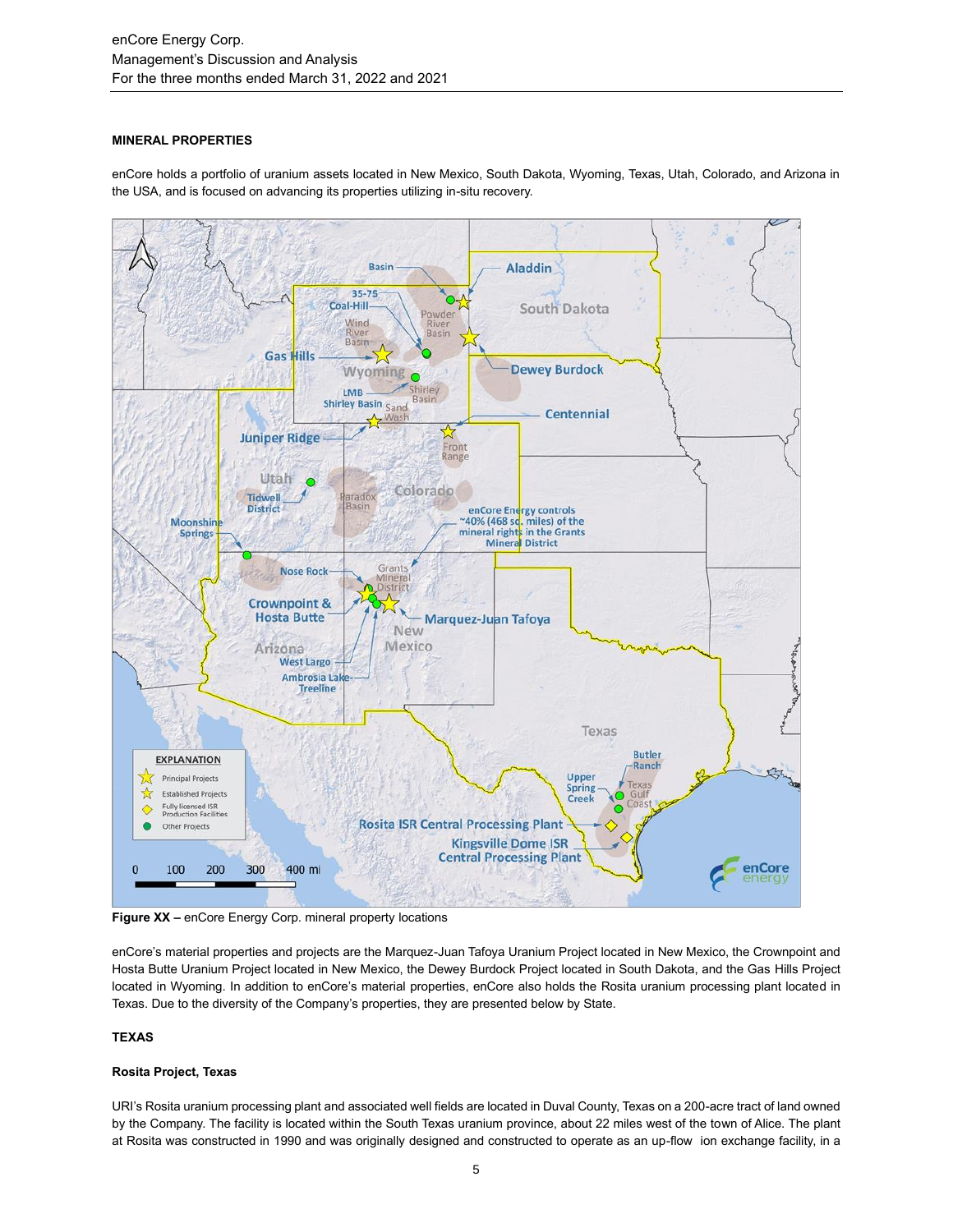similar manner to the Kingsville Dome plant. Resin was processed at the Rosita plant, and the recovered uranium was precipitated into slurry, which was then transported to Kingsville Dome for final drying and packaging. Production from the Rosita plant began in 1990 and continued until 1999, when it was placed on standby. In the 2007 2008 period, upgrades were made to the processing equipment and additions to the facility were installed, including revisions to the elution and precipitation circuits, and the addition of a full drying system. Construction terminated when the plant was 95% complete, due to production and price declines. The plant is anticipated to have an operating capacity of 800,000 pounds of U3O8 per year when the upgrades are completed. One satellite ion exchange system is in place at the Rosita project, but it only operated for a short period of time in 2008. On April 18, 2022, the Company provided an update on the progress of the refurbishment of its 100% owned Rosita ISR Central Processing Plant. The Plant modernization and refurbishment is essential to the Company goal of becoming the next producer of American uranium. This work has reached the point of 90% complete and is expected to be finished in the  $2<sup>nd</sup>$  quarter of 2022.

The Rosita property holdings consist of mineral leases from private landowners covering approximately 2,759 gross and net acres of mineral rights. All of the leases for the Rosita area provide for payment of sliding scale royalties based on the price of uranium, ranging from 6.25% to 18.25% of uranium sales produced from the leased lands. Under the terms of the leases, the lands can be held after the expiration of their primary term and secondary terms, if restoration and reclamation activities remain ongoing. The leases initially had primary and secondary terms ranging from 2012 to 2016, with provisions to extend the leases beyond the initial terms. URI holds these leases by payment of annual property rental fees ranging from \$10 to \$30 per acre.

Access to the Rosita project and process facility is good, from an improved company-owned private drive that connects with an unpaved but maintained county road, which in turn connects with Texas Farm to Market Road 3196, about one mile northeast of the intersection of State Highway 44 and FM3196 in Duval County. Electrical power for the Rosita project is readily available, with an industrial-scale power line extending to the Rosita process plant.

Initial production of uranium from the Rosita project, utilizing the ISR process, commenced in 1990, and continued until July 1999. During that time, 2.64 million pounds of U3O8 was produced. Production was halted in July of 1999 due to depressed uranium prices, and it resumed in June 2008. Technical difficulties, coupled with a sharp decline in uranium prices, led to the decision to suspend production activities in October 2008, after the production of 10,200 pounds of U3O8. No production has occurred at Rosita since that time.

Uranium mineralization at the Rosita project occurs as roll-fronts hosted in porous and permeable sandstones of the Goliad Formation, at depths ranging from 125 to 350 feet below the surface.

The Rosita project is comprised of four TCEQ authorized production areas. Production areas 3 and 4 contain limited uranium resources that have yet to be produced. Existing wells in production area 4 were plugged. Production areas 1 and 2 consisted of seven wellfields whose groundwater has been restored by the circulation and processing of approximately 1.3 billion gallons of reverse osmosis treated water. In 2013, URI completed the final phase of TCEQ required stabilization in production areas 1 and 2. URI began plugging wells in production areas 1 and 2 in 2014 and completed those activities in 2016. TCEQ has accepted that plugging was completed in accordance with the approved closure plan. Remaining wells for other uses are being transferred or reclassified in order to complete closure of the two production areas. Completion of the surface reclamation in Production areas 1 and 2 was temporarily halted in 2019 and resumed in early 2020 with completion anticipated in 2022 pending acceptance by the TCEQ.

A radioactive material license issued by the TCEQ for the Rosita project is in timely renewal. On August 30, 2012, URI filed the requisite application for renewal of its underground injection control permit, and it was issued on October 20, 2014. Production could resume in areas already included in existing production area authorizations. As new areas are proposed for production, additional authorizations from the TCEQ under the permit will be required. URI submitted a timely renewal application for the waste disposal well permit at Rosita on May 14, 2019. The application was deemed administratively complete on June 14, 2019. It passed through public comment period without any comments from the public and is in the final stages of review by the TCEQ.

### **Satellite Operations for Rosita Project**

**Rosita Project Extension, Texas** – The Company is advancing wellfield development of mineral resources previously included in the former production area authorization 4 within the Rosita Project radioactive materials license and injection permit boundaries. The mineral resources in this area were never produced and present a rapid opportunity for early production.

**Rosita South, Texas** – The Company announced positive results from its on-going uranium delineation and exploration drill programs at its 100% owned Rosita South project. The Rosita South project is adjacent to the Rosita Uranium Project. The Rosita South area provides one of the most optimal sources of satellite feed for the Rosita Central Processing Plant. 32 drill holes were reported for a total of approximately 11,000 feet including 20 delineation drill holes and 12 exploration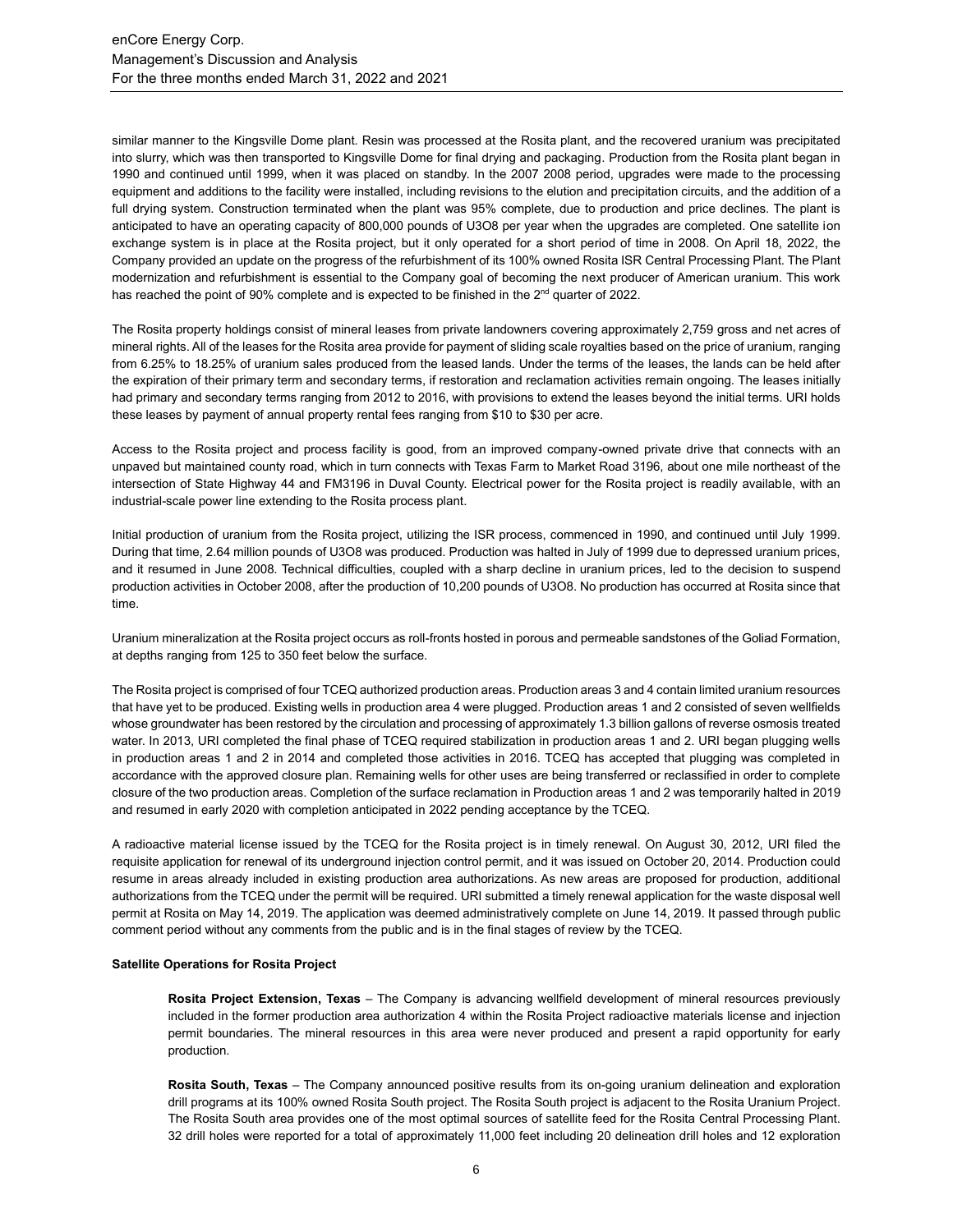drill holes. The exploration drilling has identified 8 mineralized sands plus an additional 4 potentially mineralized sands, all within 800 feet of the surface, which provide opportunities for discovery of future uranium resources across the entire Rosita project. Delineation drill results established an extension of mineralization in the future Production Area which supports the start-up of production

**Butler Ranch Project, Texas**. Through its subsidiary URI, the Company acquired the Butler Ranch project from Rio Grande Resources in 2014, as part of a larger property exchange. The property is comprised of non-contiguous fee leases that cover an area of about 438 acres of mineral rights. The Butler Ranch project is located in the southwestern end of Karnes County, Texas, about 45 miles southeast of the city of San Antonio, and 12 miles northwest of the town of Kenedy. The project is situated in the southwestern end of the Karnes County uranium mining district, which was one of the largest uranium production areas in Texas.

**Upper Spring Creek Project, Texas**. The Company, through its subsidiary URI, is acquiring or has acquired several mineral properties located in South Texas, including the area described generally as the Upper Spring Creek Project area. The property is currently comprised of non-contiguous fee leases that cover an area of approximately 510 acres of surface and mineral rights, and the Company is actively acquiring additional mineral properties for this project. This project area includes mineral properties that were identified in the Signal Equities LLC database that the Company acquired in December 2020. These properties are intended to be developed as satellite ion-exchange plants that will provide loaded resin to the central processing plant located at the Rosita Project.

#### **Kingsville Dome, Texas**

The Company acquired URI, Inc. ("URI") as part of the acquisitions related to the Westwater Transaction on December 31, 2020. URI's Kingsville Dome property is located in Kleberg County, Texas and is situated on several tracts of land leased from third parties. The property is situated approximately eight miles southeast of the city of Kingsville, Texas. The project was constructed in 1987 as an up-flow uranium ion exchange circuit, with complete drying and packaging facilities within the recovery plant. The Kingsville Dome project produced uranium in the period 1988 through 1990, from 1996 to 1999, and most recently from 2007 through 2009.Two independent resin processing circuits and elution systems are part of the plant's processing equipment, and it also has a single drying circuit. As currently configured, the Kingsville Dome plant has a production capacity of 800,000 pounds of U3O8 per year. Uranium production at Kingsville Dome was suspended in 2009 and the plant has been in a standby status since that time. The plant has two 500 gallon per minute reverse osmosis systems for groundwater restoration. The first unit was idled in 2010 and the second unit was idled in January of 2014, when groundwater restoration was completed. The plant can serve as a processing facility that can accept resin from multiple satellite facilities. In addition to the processing plant, there are four satellite ion exchange systems in the project area. Each of the satellite systems is capable of processing approximately 900 gallons per minute of uranium-bearing ISR fluids from well fields, and these satellite plants can be relocated to alternate extraction sites as needed. As is the case with the main plant, the satellite facilities have been on standby since 2009.

The project is comprised of numerous mineral leases from private landowners, covering an area of approximately 2,434 gross and 2,227 net acres of mineral rights. The leases are held through the payment of annual rents, and the leases provide for the payment of production royalties, ranging from 6.25% to 9.375%, based upon uranium sales from the respective leases. The leases initially had expiration dates ranging from 2000 to 2007; however, URI continues to hold most of these leases through ongoing restoration activities. With a few minor exceptions, the leases contain clauses that permit us to extend the leases not held by production by payment of royalties ranging from \$10 to \$30 per acre per year

Access to the Kingsville Dome process facility is very good, as an improved company-owned private road connects the facility with Texas Farm to Market Road 1118 about eight miles southeast of Kingsville, Texas, and about four miles east of U.S. Highway 77 at the town of Ricardo. Numerous county and ranch roads, some of which are only intermittently maintained, provide access to the entire project area. Suitable electrical power is present at the site of the Kingsville Dome processing plant, and additional power lines exist throughout the areas of the wellfields across the project area.

Initial production from the Kingsville Dome uranium deposit commenced in May 1988. From the onset of production until July 1999, URI produced a total of 3.5 million pounds of U3O8 from the project area. Production was suspended in July 1999, due to depressed uranium prices, but resumed in April 2006. Production in 2006 was 94,100 pounds of U3O8, 338,100 pounds in 2007, 252,000 pounds in 2008 and 56,000 pounds in 2009. URI has not produced any uranium at the Kingsville Dome project since 2009.

Uranium mineralization at the Kingsville Dome project occurs as a series of roll-front deposits hosted in porous and permeable sandstones of the Goliad Formation, at depths ranging from 600 to 750 feet beneath the surface. The mineralization is localized along the southwestern to northern flanks of the Kingsville Dome geological feature, which also hosts oil and gas deposits in geological units that are substantially deeper than the Goliad Formation sandstones. The Company does not control those oil and gas deposits.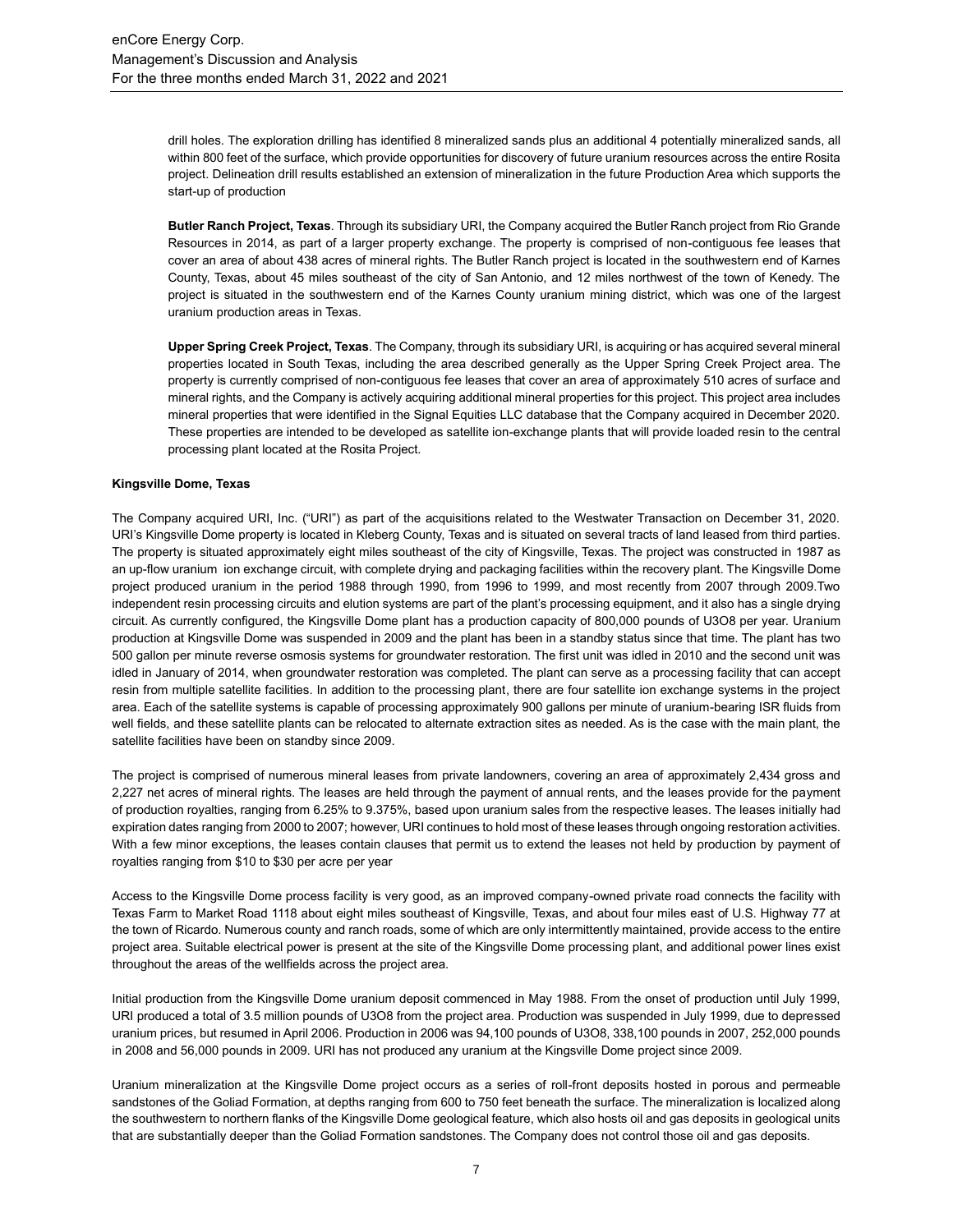URI completed the groundwater restoration program during 2013 and entered the required stabilization period. As a result, the Company did not incur any costs related to restoration and reclamation activities during 2020. During 2020, URI conducted stability and standby care activities at the Kingsville Dome project, as required by permits and licenses. There are three production areas authorized by the TCEQ at the Kingsville Dome project. In 2012, restoration was completed within ten wellfields located in production areas 1 and 2. In 2013, the Company continued to sample and observe the wellfields in production areas 1 and 2 during a stabilization period required by TCEQ rules, and on October 15, 2013 URI declared to TCEQ that groundwater restoration was complete in production areas 1 and 2. Groundwater restoration for production area 3 was conducted throughout 2013, completed in December 2013 and simultaneously placed into stability. Subject to regulatory approval, groundwater restoration is completed for the entire project. Since URI began its groundwater activities in 1998, they have processed and cleaned approximately 2.6 billion gallons of groundwater at the Kingsville Dome project.

A radioactive material license issued by the TCEQ is in timely renewal. On September 26, 2012, URI filed the requisite application for renewal of its Underground Injection Control ("UIC") permit, and on December 12, 2012, URI filed an amendment to the application that would provide for resumption of uranium recovery activities. In June 2016, URI requested to withdraw its UIC permit and resubmit at a later date. The request to withdraw was granted by the TCEQ in April 2017. As new areas are proposed for production, additional authorizations under the area permit will be required.

**Vasquez Project, Texas**. The Vasquez project is located in Duval County, Texas, a short distance northwest of the town of Hebbronville. The project operated from 2004 through 2008 as a satellite plant operation to the Kingsville Dome Central Processing Plant until the mineral resource was depleted and reclamation commenced. The project is situated on a leased tract of land that is being held until final restoration has been completed. The Vasquez property consists of a mineral lease on 1,023 gross and net acres. While the primary term of the mineral lease expired in February 2008, URI continues to hold the lease by carrying out restoration activities.

## **SOUTH DAKOTA**

## **The Dewey Burdock Project, South Dakota**

The Company's 100% owned Dewey Burdock Project is an ISR uranium project located in the Edgemont uranium district, in South Dakota, USA. Through property purchase agreements, mining leases and/or mining claims, the Dewey Burdock Project is comprised of approximately 12,613 surface acres and 16,962 net mineral acres. The Dewey Burdock Project is one of the Company's initial development priorities. In December 2020, the Company filed an amended and restated NI 43-101 compliant independent Technical Report and PEA for the Dewey Burdock Project prepared by Woodard & Curran and Rough Stock Mining Services (the "Dewey Burdock PEA") with an effective date of December 3, 2019.

The Company's Dewey Burdock Project received its Source and Byproduct Materials License SUA-1600 on April 8, 2014 from the NRC, covering 10,580 acres. The Company controls the mineral and surface rights for the area pertaining to the NRC license.

In December 2020, a petition for review of contentions previously resolved in favor of the Company and the NRC staff was filed by certain petitioners with the United States Court of Appeals for the District of Columbia Circuit (the "DC Circuit Court"), which is the next court in line of jurisdiction. Final briefs in this proceeding were filed on July 22, 2021 and oral arguments were held on November 9, 2021. Despite any appeal, the current full effectiveness of the Company's NRC license for its Dewey Burdock Project remains in place and the Company does not expect this petition for review to be successful. The Company has previously prevailed at both the Atomic Safety and Licensing Board and the NRC Commission on these issues.

In November 2020, the EPA issued the Company their final Class III and Class V UIC permits, and associated aquifer exemption, for the Dewey Burdock Project. After the permits being issued, the Class III and Class V UIC permits were appealed to the Environmental Appeals Board (the "EAB"). The aquifer exemption was appealed to the United States Court of Appeals for the Eighth Circuit (the "Eighth Circuit"). The EAB proceeding has been stayed until such time as the DC Circuit Court renders a decision disposing of the challenge to the National Historic Preservation Act compliance in connection with the Dewey Burdock Project that is pending before it. Further, the proceeding before the Eighth Circuit has been held in abeyance pending the resolution of the EAB proceeding. The Company does not expect either of these appeals to be successful.

The Company submitted applications to the Department of Agriculture and Natural Resources (DANR) in 2012 for its Groundwater Discharge Plan ("GDP"), Water Rights ("WR") and Large Scale Mine Plan ("LSM") permits. All permit applications have been deemed complete and have been recommended for conditional approval by the DANR staff. The GDP and WR permits are subject to hearing with public participation. The hearing commenced on October 28, 2013 and continued through November 25, 2013, at which point it was determined that the hearing will resume once the NRC and EPA have ruled and set the federal surety. The LSM permit has been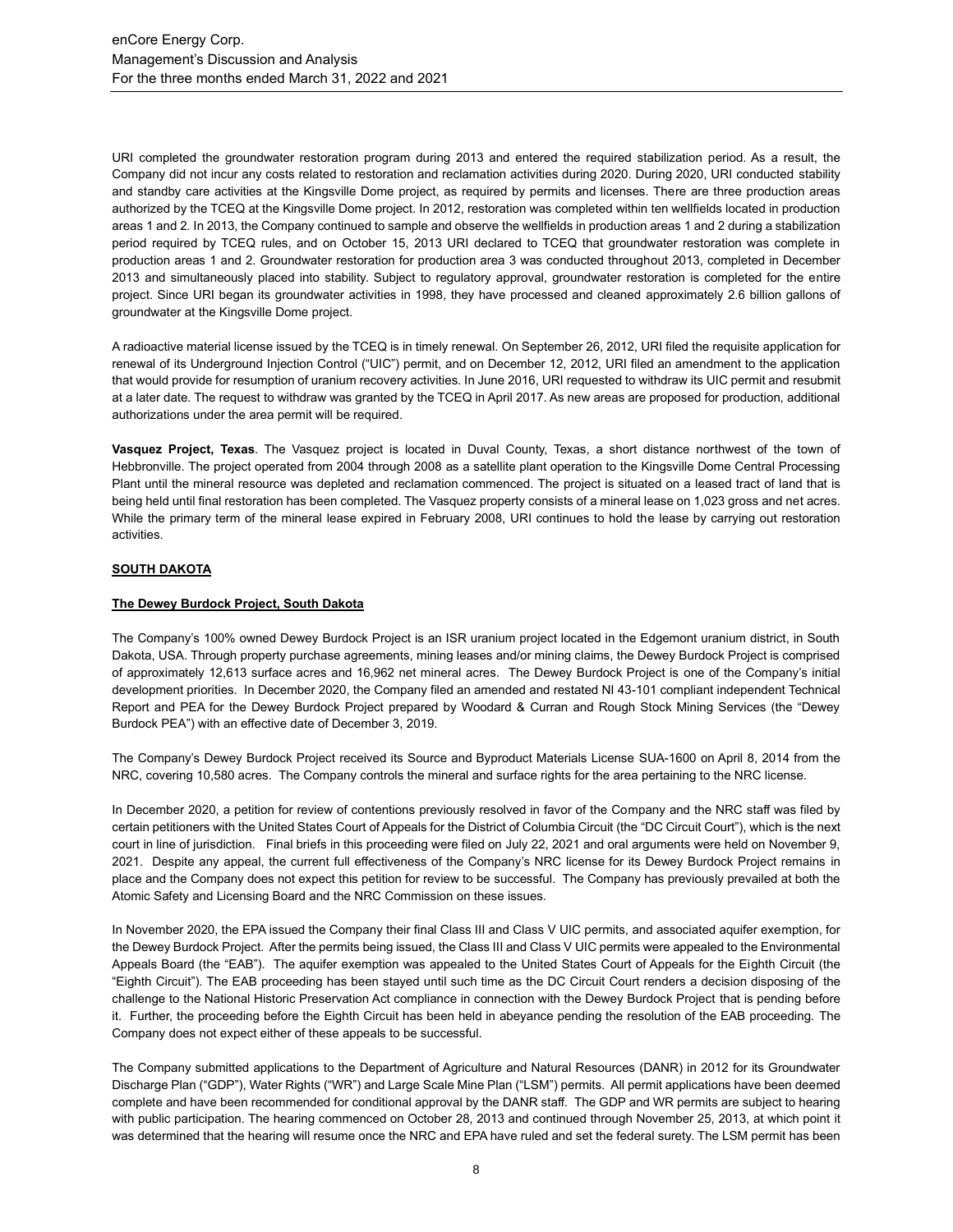finalized subject to continuation of a hearing before the Board of Minerals and Environment, which commenced the week of September 23, 2013, and continued through November 5, 2013, at which point it was determined that the hearing will resume once the NRC and EPA have ruled and set the federal surety. The Company is focused on recommencing the hearing process for the GDP, WR and LSM permits now that the EPA permits and NRC license have been issued. However, the Company has not yet been successful due to the ongoing appeals at the federal level.

The Company continues to be in compliance with existing permitting and licensing requirements. Prior to commencing construction and operations at the Dewey Burdock Project, the Company requires three state permits to be issued by the DANR, the EAB appeal to be denied or resolved in favor of the Company, certain pre-operational conditions under the Company's permits and licenses to be satisfied, certain minor permits to be obtained and the development and implementation of mitigation plans for protection of cultural resources under the programmatic agreement.

## **WYOMING**

## **Gas Hills Project, Wyoming**

The Company's 100% owned Gas Hills Project is located in the historic Gas Hills uranium district situated 45 miles east of Riverton, Wyoming. The Gas Hills Project consists of approximately 1,280 surface acres and 12,960 net mineral acres of unpatented lode mining claims, a State of Wyoming mineral lease, and private mineral leases, within a brownfield site which has experienced extensive development including mine and mill site production. In August 2021, the Company filed a maiden NI 43-101 compliant independent Technical Report and PEA for the Gas Hills Project prepared by WWC Engineering and Rough Stock Mining Services (the "Gas Hills PEA") with an effective date of June 28, 2021. Importantly, an ISR resource estimate was established and supported by numerous hydrology studies confirming that the resources located below the water table are ideally suited for ISR mining techniques The Gas Hills PEA is preliminary in nature; it includes inferred mineral resources that are considered too speculative geologically to have the economic considerations applied to them that would enable them to be categorized as mineral reserves. There is no certainty that the Gas Hills PEA will be realized. Mineral resources that are not mineral reserves do not have demonstrated economic viability.

The uranium mineralization is contained in roll-front deposits hosted by arkosic sandstone beds of the Eocene Wind River Formation. Based on areas of wide-spaced limited historical drilling and areas of past mine production, the Company believes that there is sufficient geological evidence to interpret that mineralization may extend from current mineral resource areas along identified trends. The Company is now focused on commencing the permitting process and growing the ISR-amenable resources at the Gas Hills Project.

**Dewey Terrace Project, Wyoming**. This project consists of approximately 1,874 acres of surface rights and approximately 7,514 acres of net mineral rights. The Dewey Terrace Project is located adjacent to the Dewey Burdock Project.

**Juniper Ridge Project, Wyoming.** The Company, through its subsidiary Azarga, holds the Juniper Ridge project in Carbon County, Wyoming. The project consists of approximately 640 surface acres and 3,240 net mineral acres of unpatented lode mining claims and a State of Wyoming mineral lease, and is located within a brownfield site which has experienced extensive exploration, development, and mine production. Azarga acquired the property through its acquisition of URZ Energy Corp. in July 2018.

**Shirley Basin Project, Wyoming**. The Company, through its subsidiary Azarga, holds the Shirley Basin Project in Wyoming. Azarga acquired the property through its acquisition of URZ Energy Corp. in July 2018.

**Aladdin Project, Wyoming**. The Company, through its subsidiary Azarga, holds the Aladdin Project in Wyoming which is comprised of private leases that cover approximately 5,166 acres of surface rights and 4,712 acres of net mineral rights located in Wyoming. The Aladdin Project is 80 miles northwest of the Dewey Burdock Project. Azarga acquired the property through its acquisition of URZ Energy Corp. in July 2018.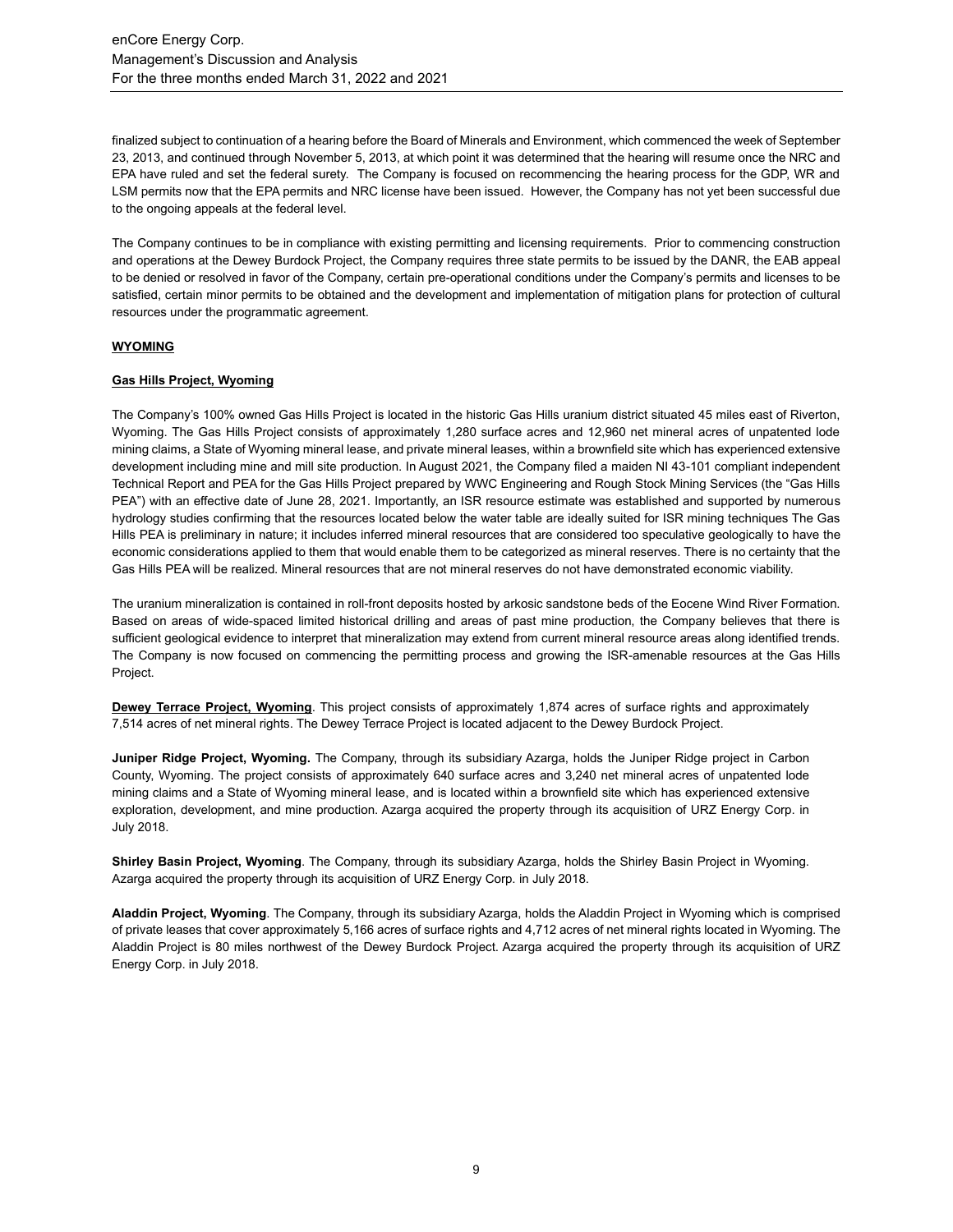## **NEW MEXICO**

## **Crownpoint and Hosta Butte Uranium Project, New Mexico**

The Crownpoint and Hosta Butte uranium project (the Project) is located in the Grants Uranium Region. The Grants Uranium Region is located in northwestern New Mexico and is part of the Colorado Plateau physiographic province. The Grants Uranium Region has been the most prolific producer of uranium in the United States. With production as early as 1948, over 347 million lbs. of U3O8 have been produced from the region. The majority was produced during the years 1953 through 1990.

The Project is located in portions of Sections 24, Township 17 North, Range 13 West; Sections 19 and 29, Township 17 North, Range 12 West; and Sections, 3, 9, and 11, Township 16 North, Range 13 West, comprising approximately 3,020 acres mineral estate outright. There are no annual payments, maintenance, or other requirements to be met to maintain the mineral estate subject only to a 3% gross proceeds royalty on uranium mined from the Project. Surface rights are held separately from the mineral rights on the Project. The surface rights have not been removed from development and are not under other restrictions. The property is outside of the Navajo Reservation and is situated on the western edge and to the southwest of the small town of Crownpoint, New Mexico.

The Crownpoint area (Sections 24, Township 17 North, Range 13 West; Sections 19 and 29, Township 17 North, Range 12 West) is different than that the of regulatory status of the Hosta Butte property (Sections, 3, 9, and 11, Township 16 North, Range 13 West). The Crownpoint area of the Project is wholly within NuFuels, Inc.'s (a wholly owned subsidiary of Laramide Resources LTD) Source Materials License SUA-1580 for the in-situ recovery (ISR) of uranium which was issued by the US Nuclear Regulatory Commission (NRC) (http://www.nrc.gov/info-finder/materials/uranium). Water rights have been approved by the New Mexico State Engineer for a portion of the Crownpoint area. Other Permits will be required to operate the project at the Crownpoint area. There have been no permits or licenses issued for the Hosta Butte property.

Uranium mineralization is typical of sandstone hosted roll-front deposits found within the Western US. The Westwater Canyon member of the Morrison Formation is the principal host of uranium mineralization in the vicinity of the Project and is approximately 360 feet thick. For the purposes of estimating mineral resources, the authors subdivided the Westwater Canyon into four vertically and laterally distinct sand units/zones.

In the Crownpoint area, mineralized thickness ranges from the minimum of 2 feet to over 40 feet. Average thickness of all intercepts was 7.6 feet. Average grade – thickness (GT) of all intercepts was 0.77 ft%. Grade varies from the minimum grade cutoff of 0.02 % eU3O8 to a maximum grade by intercept of 0.38 % eU3O8. Individual mineralized trends may persist for several thousand feet with trend width typically in the range from 100 up to 400 feet.

In the Hosta Butte area, mineralized thickness ranges from the minimum of 2 feet to over 33 feet. Average thickness of all intercepts was 7.4 feet. Average GT of all intercepts was 0.83 ft%. Grade varies from the minimum grade cutoff of 0.02 % eU3O8 to a maximum grade by intercept of 0.52 % eU3O8. Individual mineralized trends may persist for 2,000 thousand feet or more with trend width typically in the range of 100 to 300 feet.

Drilling within the Crownpoint area focused on portions of three sections 19 and 29, T17N, R12W and Section 24 T17N, R13W. Within the Crownpoint area, 482 rotary drill holes and 37 core holes were completed. Drilling within the Hosta Butte area also included three sections, 3, 9, and 11, T16N, R13W. However, the drilling at Hosta Butte focused primarily on Section 3 with 133 rotary holes and 2 cores holes completed. In Sections 9 and 11, T16N, R13W, 14 rotary drill holes and 32 rotary drill holes were completed, respectively.

## **Marquez-Juan Tafoya Uranium Project, New Mexico**

The Marquez-Juan Tafoya Uranium Project (Project) is an advanced-stage exploration property which has been extensively explored in the past by drilling. In the 1970s to early 1980s, extensive mineral exploration was done by drilling defined significant uranium resources on the two properties. Mine and mineral processing infrastructure was constructed by Bokum Resources on the Juan Tafoya portion of the Project, including a 14-foot production shaft (completed to within 200 feet of the mine zone), a 5-foot ventilation shaft, and a partially built mill processing facility and tailings disposal cells. The surface facilities were dismantled and reclaimed in the early 2000s. . No mining or mineral processing has occurred at the site.

The Project consists of two adjacent properties; Marquez and Juan Tafoya, that were previously developed by separate mining companies, Kerr-McGee Corporation and Bokum Resources, respectively. This is the first time that the two properties are controlled by one company., The host for known uranium mineralization within the project is the Westwater Canyon member of the Upper Jurassic Morrison Formation. The Westwater deposits dip gently 1-3˚ to the west. The mineralization is sandstone-type present as coffinite and uraninite within primary trend deposits and varies from 1,800 to 2,500 feet deep.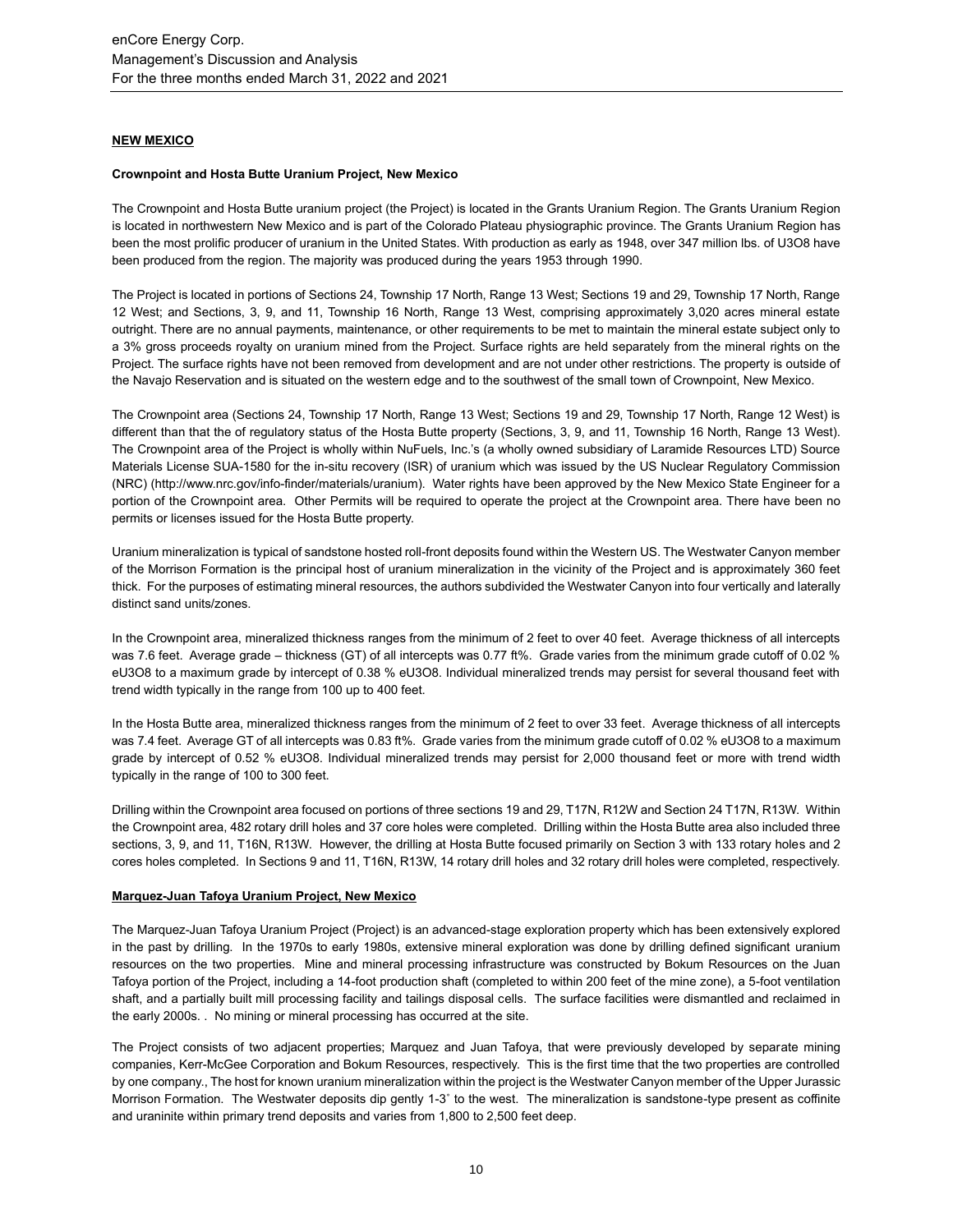The Marquez-Juan Tafoya uranium project is located at approximately 35˚18' North Latitude by 107˚18' West Longitude. The site is approximately 50 miles west-northwest of Albuquerque, New Mexico (Figure 4-1, Location and Access Map). The project is in an area of mostly un-surveyed lands, in what would be Township 13 North, Ranges 04 and 05 West, 23rd Principal Meridian, New Mexico. The Company controls private land leases, Marquez and Juan Tafoya, totaling some 18,712 acres (7,572 ha).

Marquez History - Kerr McGee Corporation entered into a mineral lease agreement with the Williams family for the Marquez Property in the early 1970s. In 1973, exploration drilling began. In 1978, Kerr McGee sold a 50% interest in the project to the Tennessee Valley Authority (TVA). At that time, the joint venture proposed mining the uranium deposit by conventional underground methods, with recovery at Kerr McGee's Ambrosia Lake mill facility. However, with the decrease in the uranium market beginning in 1980, the property was returned to the mineral lease holder. In 2007, Strathmore Minerals Corporation acquired a mineral lease to the Marquez property. Strathmore was subsequently acquired by Energy Fuels who sold the Marquez property to enCore.

Juan Tafoya History - In 1969, mineral leases were acquired in the Juan Tafoya area by Devilliers Nuclear and exploratory drilling began. In the early 1970s, Exxon acquired the rights to 25 small mineral leases, all within the boundary of the Juan Tafoya Land Company ("JTLC") lease, and began exploratory drilling. In 1975, the JTLC lease was acquired from Devilliers by Bokum Resources Corporation, which subsequently acquired the Exxon mineral leases also. In 1976, Bokum entered into a uranium purchase agreement with Long Island Lighting Company, a New York-based utility. However, with the decrease in the uranium market beginning in 1980, the property was returned to the mineral lease holders. In 2006-07, Neutron Energy Inc. acquired the mineral leases. In 2012, Neutron was acquired by Uranium Resources Inc (now Westwater Resources Inc) and in September 2020, enCore Energy announced the purchase of Westwater Resources' US uranium assets, including the mineral leases to the Juan Tafoya properties. The purchase was completed on December 31, 2020. enCore has yet to explore on the property.

With the exception of an exploratory drilling permit received by Neutron Energy from the State of New Mexico, and currently held by the Company, no other permits have been obtained for the Project. No mining or mineral processing has been completed on the property. A variety of Federal and State permits will be required prior to any mine and/or mineral processing developments.

The host for known uranium mineralization at the Project, present as coffinite and uraninite, is sandstone deposits within the Westwater Canyon member of the Upper Jurassic Morrison Formation. The Westwater consists of a fluvial sedimentary sequence deposited during a period of wet subtropical climate as the San Juan Basin subsided and filled with synorogenic deposits during a pre-Laramide orogenic event. The major source of the sandstones was from uplifted highlands to the south and southwest; sediments were laid down by coalescing alluvial fans and associated braided streams. The Westwater deposits dip gently 1-3˚ to the west. Mineralization at the project varies from 1,800 to 2,500 feet deep.

The Westwater sands hosting the uranium mineralization consist of a series of fluvial stacked, quartz-rich arkosic sandstones separated by clay and mudstone beds. The Westwater is 250-325 feet thick at the Project, consisting of four main sand units. The mineralization was formed by the down-gradient movement of groundwater solutions flowing through the arkosic-rich sediments and inter-formational and overlying tuffaceous (volcanic) materials. The uranium was precipitated where the action of pyrite-rich sediments and carbonaceous materials (humates) developed a reducing environment (oxidation-reduction contact). The mineralization is contained within mostly primary (trend-type) mineralized bodies previously deposited synorogentically. These trend-type deposits are similar in nature to those discovered and extensively mined in the Ambrosia Lake Uranium District 20 miles to the west. A lesser amount of the mineralization is possibly post-faulting or redistributed mineralization; perhaps amenable to in-situ recovery methods.

On June 24, 2021, the Company announced the positive Preliminary Economic Assessment and combined N..I. 43-101 Technical Report for the Juan Tafoya-Marquez Project in New Mexico.

**Nose Rock, New Mexico**. The Nose Rock project is located in McKinley County New Mexico, USA on the northern edge of the Grants Uranium District, approximately 10 miles north-northeast of the Crownpoint and Hosta Butte Uranium Project. The Nose Rock property consists of 42 owned unpatented lode mining claims comprising over 800 acres (approximately 335 hectares).

**West Largo, New Mexico.** The West Largo project consist of approximately 3,840 acres (i.e., six square miles) in McKinley County, New Mexico, along the north-central edge of the Grants Uranium District, approximately 25 miles north of Grants. The majority of the property is held through deeded mineral rights and also includes 75 unpatented lode claims. The property is located on six contiguous sections of land: 17, 19, 20, 21, 28 and 29, all within T15N, R10W. The West Largo Project is about 6 miles northwest of the westernmost deposits in the Ambrosia Lake District and about 5 miles east-northeast of the West Ranch area deposits. The project is accessed via New Mexico Highway 605 north from Grants, N.M., Highway 509 northwest from Ambrosia Lake and unimproved roads west from Highway 509. The West Largo Project was acquired by the Company with the Westwater Assets Acquisition on December 31, 2020. There are no current Mineral Reserves or Mineral Resources on the West Largo property.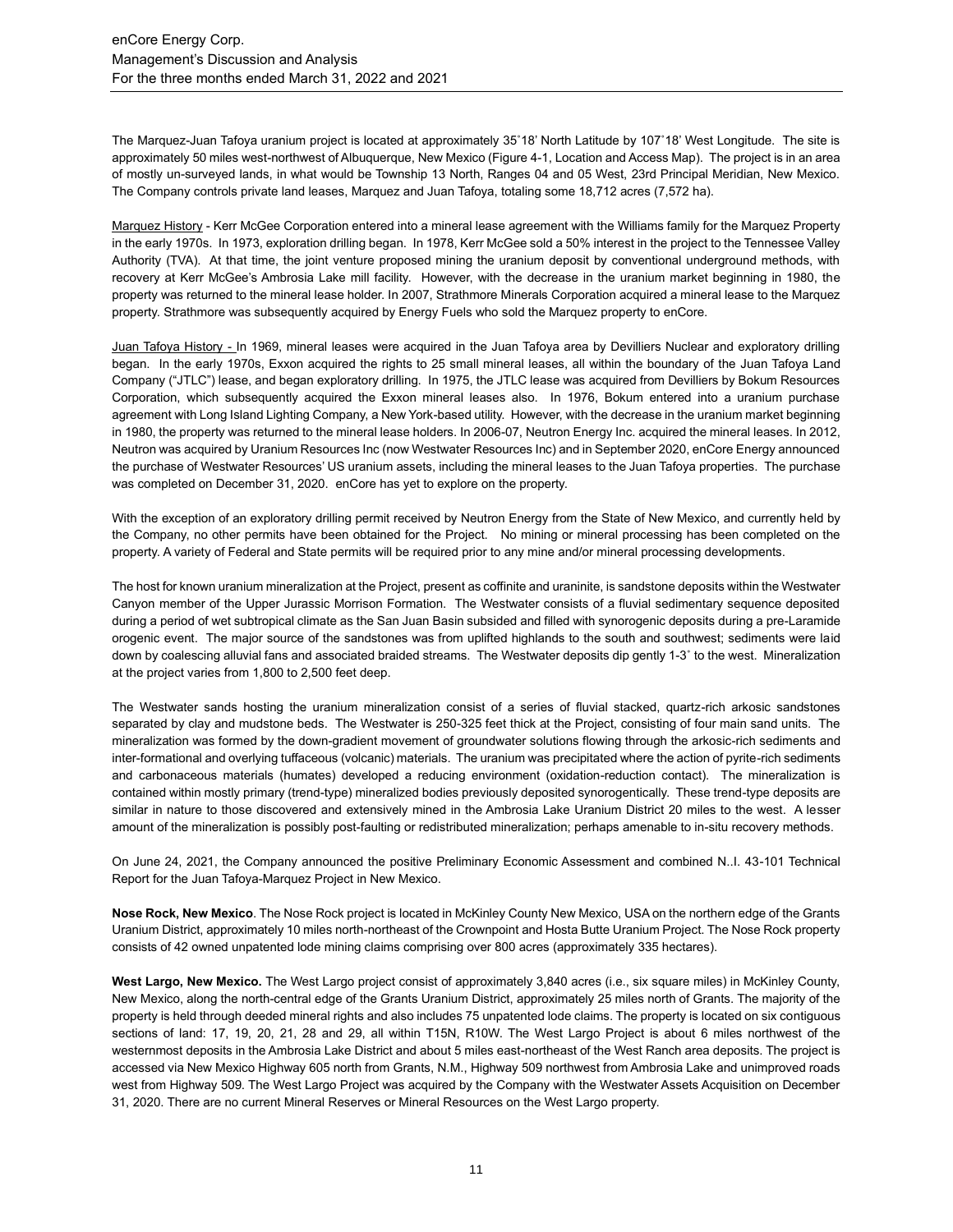**Ambrosia Lake-Treeline, New Mexico.** The Ambrosia Lake - Treeline Property consists of the Treeline Property owned by the Company and the Ambrosia Lake property that was acquired through the Westwater Assets Acquisition on December 31, 2020. The combined property consists of deeded mineral rights totaling 24,555 acres and a mining lease along with certain unpatented mining claims covering approximately 1,700 acres. The project is located approximately 115 miles west-northwest of Albuquerque, in McKinley and Cibola Counties, Grants Uranium District, New Mexico. The project is situated within the boundaries of the Ambrosia Lake mining district, which is the largest uranium mining area (in terms of pounds of U3O8 production) in the United States. There are no current Mineral Reserves or Mineral Resources on the Ambrosia Lake - Treeline property.

**Checkerboard Mineral Rights, New Mexico.** The land position covers approximately 300,000 acres of deeded 'checkerboard' mineral rights, also known as the Frisco and Santa Fe railroad grants. They are located within a large area of about 75 miles long by 25 miles wide along trend of the Grants Uranium District. The portion known as the Frisco railroad grants are owned by the Company, and the portion known as the Santa Fe railroad grants were acquired from Westwater on December 31, 2020. The properties are located primarily in McKinley County in northwestern New Mexico. The properties are approximately 125 miles northwest of Albuquerque, and as close as 4 miles from the town of Crownpoint. There are no current uranium resources or reserves on the McKinley Properties.

**Ceboletta, New Mexico**. The Cebolleta project is located in west-central New Mexico, approximately 45 miles west-northwest of the city of Albuquerque. It is situated in the Laguna mining district, an area that has seen considerable uranium mining activity since the 1950s. The project is owned by enCore's subsidiary, Neutron Energy, Inc. through its subsidiary, Cibola Resources, LLC, that was acquired in the Westwater Assets Acquisition on December 31, 2020. The Company does not hold any current exploration or mining permits for the Cebolleta project currently. On August 27, 2021, enCore entered into an agreement to sell Cibola Resources, LLC, including its holding of the Ceboletta project, to a private company.

## **ARIZONA**

**Moonshine Springs, Arizona.** The Moonshine Springs project is located in Mohave County, Arizona, USA. The project comprises approximately 1000 acres (approximately 400 hectares), including 23 owned unpatented lode mining claims along with 7 unpatented lode mining claims and 320 acres of fee land held under lease.

enCore holds the following additional properties and projects located in Arizona, Wyoming, Utah, and Colorado:

**Metamin Properties, Arizona, Utah and Wyoming**. During the year ended December 31, 2018, the Company entered into an agreement with Metamin Enterprises Inc., a private British Columbia company, to acquire its wholly owned subsidiary, Metamin Enterprises US Inc. ("MEUS"), which includes 13,605 acres of prospective uranium mining properties located in the States of Arizona, Utah and Wyoming, USA, along with drill core, geophysical data, drilling data and equipment related to the properties. MEUS owns or controls three Arizona State mineral leases and 467 unpatented federal lode mining claims covering more than 10,000 acres in the northern Arizona strip district. In Utah and Wyoming, MEUS owns unpatented claims, state leases and private leases covering 4.4 square miles including several former producing mines with historic resources remaining.

**Tigris Uranium US Corp**. **Properties.** The Company, through its subsidiary Tigris Uranium US Corp. controls approximately 1,500 and 1,300 mineral acres in Wyoming and Utah, respectively. These mineral holdings consist mostly of unpatented mining claims along with a few Wyoming state leases.

**JB Project, Colorado and Utah**. The Company, through its subsidiary Azarga, holds the JB Project in Colorado and Utah. Azarga acquired the property through its acquisition of URZ Energy Corp. in July 2018. JB Project, Colorado and Utah. The Company, through its subsidiary Ucolo Exploration Corp. holds the JB Project in Colorado and Utah.

**Ticaboo Project, Utah**. The Company, through its subsidiary Ucolo Exploration Corp. , holds the Ticaboo project in Garfield County, Utah.

**VANE Dataset and ROFR, Arizona and Utah**. During the year ended December 31, 2018, the Company entered into an agreement with VANE granting the Company exclusive access to certain VANE uranium exploration data and information as well as a first right of refusal ("ROFR") covering seven of VANE's current uranium projects in Arizona and Utah. In exchange, the Company issued 3,000,000 common shares of the Company and granted VANE certain back-in rights for any projects developed from the use of the data. The primary term of the agreement is five years and may be renewed by the Company by written notice for three successive renewal periods of three years each (a total of 14 years).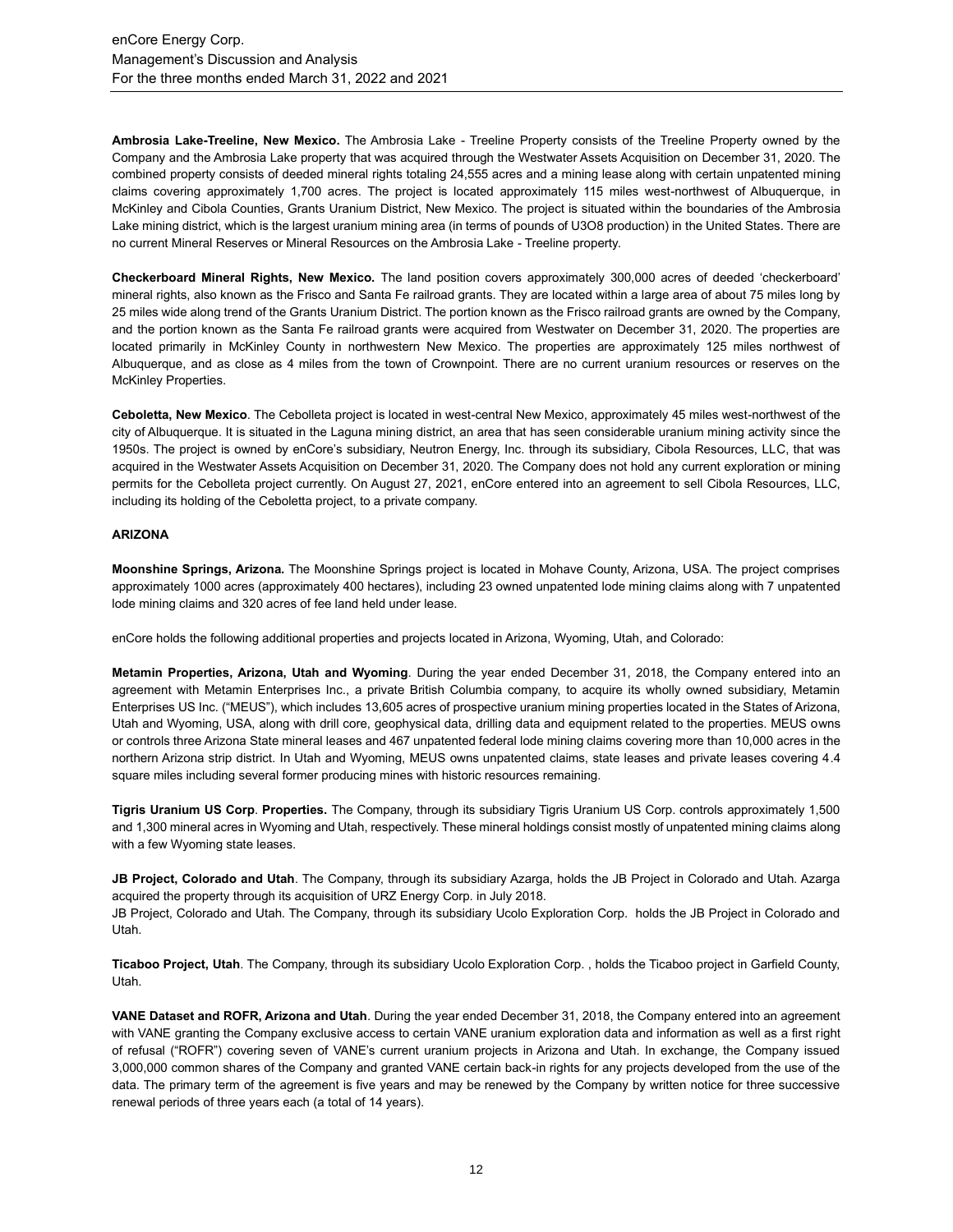## **USE OF PROCEEDS FROM PREVIOUS FINANCING**

On March 9, 2021, the Company concurrently completed a brokered and non-brokered private placement of an aggregate of 15,000,000 units at a price of \$1.00 per unit for gross proceeds of \$15,000,000 (the "2021 Offering"). The following table outlines the proposed use of proceeds from the 2021 Offering as proposed on the closing date and as of September 30, 2021:

|                                                                                   | <b>Proposed</b><br>use of net<br>proceeds | Aggregate<br>Total at<br>December 31,<br>2021 | 3-months<br>ended<br>September 30,<br>2021 | 3-months<br>ended<br><b>June 30.</b><br>2021 | 3-months<br>ended<br>March 31,<br>2021 |
|-----------------------------------------------------------------------------------|-------------------------------------------|-----------------------------------------------|--------------------------------------------|----------------------------------------------|----------------------------------------|
| Execute the capital program to<br>modernize and complete the Rosita Plant         |                                           |                                               |                                            |                                              |                                        |
| (3)                                                                               | 1.081.800                                 | 47.718                                        | 40.248                                     | 7.470                                        |                                        |
| Purchase 300,000 pounds $U_3O_8$ as an<br>investment to mitigate production risks |                                           | 5.000.000                                     |                                            | 5.000.000                                    |                                        |
| Terminate the legacy offtake agreement<br>with UG USA Inc.                        | 3.500.000                                 | 3.503.775                                     | 3.503.775                                  |                                              |                                        |
| General corporate and working capital                                             |                                           |                                               |                                            |                                              |                                        |
| purposes                                                                          | 9.584.573                                 | 5,614,880                                     | 2.614.880                                  | 2.750.000                                    | 250,000                                |
| TOTAL <sup>(1)</sup> :                                                            | 14.166.373                                | 14,166,373                                    | 6.158.903                                  | 7.757.470                                    | 250,000                                |

Notes:

(1) The above table is not presented according to accounting standards.

(2) Gross proceeds from the Offering were \$15,000,000. Cash commissions and other financing related expenses were \$833,626.45.

(3) The Company disclosed in a news release dated March 9, 2021 that the proceeds of the 2021 Offering would be used for the refurbishment of the Rosita Plant to operational status, completion of ongoing reclamation activities and for general corporate purpose.

(4) The delay in use of funds toward the Company's capital program to modernize and complete the Rosita plant was due to the timing of scheduled work. Proceeds used to acquire physical uranium in the second quarter was a strategic investment to mitigate potential production issues that could result from delays in startup at the Rosita Plant, and approved by the Company's investment committee. As a result, the Company spent less of the proceeds on general corporate and working capital purposes.

## **SELECTED ANNUAL INFORMATION**

*Year ended December 31, 2021*

The following is a summary of selected information of the Company for the years ended December 31, 2021, 2020 and 2019:

|                                                              | $2021($ \$)    | $2020($ \$)   | $2019($ \$) |
|--------------------------------------------------------------|----------------|---------------|-------------|
| Total revenues                                               |                |               |             |
| Loss                                                         | (10, 734, 316) | (2, 216, 861) | (1,372,678) |
| Earnings (loss) per share (basic and diluted)                | (0.05)         | (0.01)        | (0.01)      |
| Total assets                                                 | 202,085,659    | 23,442,963    | 8,287,129   |
| Deferred exploration and evaluation expenditures in the year | 2,954,815      | 309.949       | 307,916     |
| Dividends declared                                           |                |               |             |

During the year ended December 31, 2021, the Company recorded stock option expense of \$1,787,046 (2020 - 1,079,962) and staff costs of \$1,983,446 (2020 - 538,838).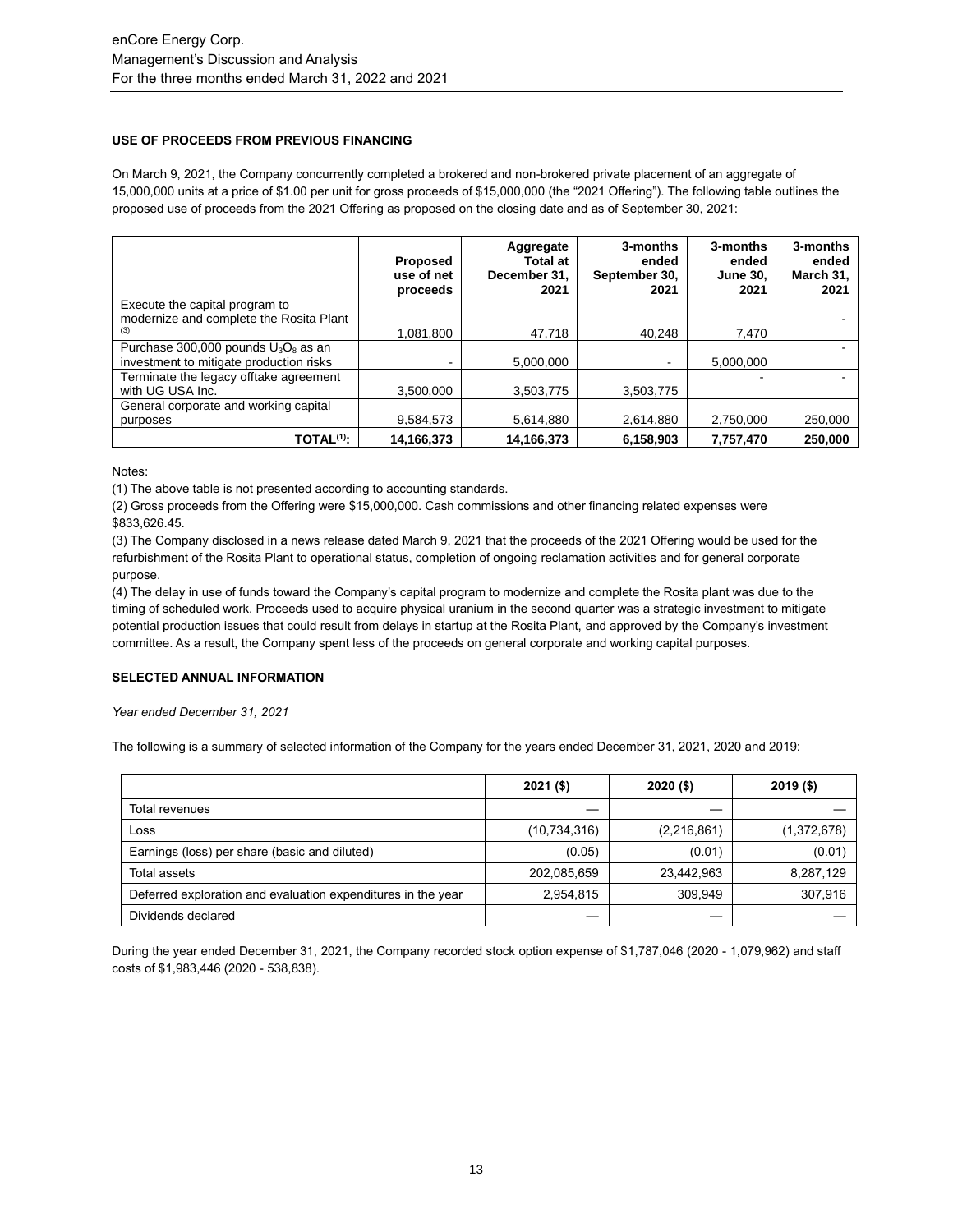## **RESULTS OF OPERATIONS**

The Company recorded a loss of \$10,734,316 for the year ended December 31, 2021 as compared to a loss of \$2,216,861 for the year ended December 31, 2020. The increase is attributable to increased operating expenses as a result of the company's acquisition of the South Texas properties on December 31, 2020 as well as increases in staff costs, promotion and shareholder communications, other professional services, and stock option expense as well as the Company's recording of a one-time cancellation fee.

- General administrative costs for the year ended December 30, 2021 were \$4,429,209 compared to \$0 for the year ended December 31, 2020. These expenses reflect the standby and operating activities at the company's Texas operations.
- Staff costs were \$1,983,446 for the year ended December 31, 2021 compared to \$538,838 for the year ended December 31, 2020. This increase reflects the hiring of a CEO in the fourth quarter of 2020, a CFO in the first quarter of 2021, an employment agreement for the Company's Executive Chairman, and increased consulting work for the period.
- During the year ending December 31, 2021, the Company recorded a contract termination fee of \$3,447,125, as compared to \$0 for the year ended December 31, 2020.
- Adjustments to the Company's estimates for Asset Retirement Obligations for the year ended December 31, 2021 resulted in a gain of \$2,155,949 compared to \$0 for the year ended December 31, 2020.
- Non-cash stock option expense for the year ended December 31, 2021 was \$1,787,046 compared to \$1,079,962 for the year ended December 31, 2020. Significant stock option grants over the last 12 months have caused an expected increase in stock option expense.

#### **QUARTERLY INFORMATION**

#### *Quarter ended March 31, 2021*

The following selected financial data is prepared in accordance with IFRS for the last eight quarters ending with the most recently completed quarter:

|                                                      | March 31,<br>2022 | December 31,<br>2021 | September 30,<br>2021 | <b>June 30,</b><br>2021 |
|------------------------------------------------------|-------------------|----------------------|-----------------------|-------------------------|
| Operating expenses, excluding stock option expense   | \$<br>(3,531,130) | \$<br>(2,917,242)    | \$<br>(2,362,271)     | \$<br>(1,909,744)       |
| Stock option expense                                 | (1, 555, 127)     | (368, 552)           | (408, 617)            | (490, 210)              |
| Interest income                                      | 7,198             | 3,659                | 3,762                 | 9,378                   |
| Foreign exchange gain (loss)                         | (16, 183)         | (1,071)              | 2,580                 | 27,956                  |
| Loss on contract termination                         |                   | (6,050)              | (3,441,075)           |                         |
| Gain on change in ARO estimate                       |                   | 2,155,949            |                       |                         |
| Gain on sale of physical uranium                     | 44,317            | 1,153                | 655,755               |                         |
| Gain (loss) on investment in uranium                 |                   | (109, 198)           | 1,366,299             | 690,838                 |
| Gain (loss) on divestment of mineral interest rights | 61,385            | (198)                | (387)                 | 21,965                  |
| Gain (loss) from share of associate                  | (102, 274)        | (363,438)            | (18,608)              | (44, 971)               |
| Loss                                                 | \$<br>(5,091,814) | \$<br>(1,604,988)    | \$<br>(4,202,542)     | \$<br>(1,694,788)       |
| Basic and diluted loss per share                     | \$<br>(0.03)      | \$<br>(0.01)         | \$<br>(0.02)          | \$<br>(0.01)            |
|                                                      | March 31,<br>2021 | December 31,<br>2020 | September 30,<br>2020 | <b>June 30,</b><br>2020 |
| Operating expenses, excluding stock option expense   | \$<br>(2,573,564) | \$<br>(557, 798)     | \$<br>(166, 966)      | \$<br>(301, 854)        |
| Stock option expense                                 | (519, 667)        | (672, 723)           | (305, 381)            | (97, 301)               |
| Interest income                                      | 9,508             | 7,263                | 3,008                 | 3,616                   |
| Foreign exchange gain (loss)                         | 4,709             | 65,762               | (10, 549)             | (13, 267)               |
| Gain (loss) on extinguishment of accounts payable    | (730)             | (730)                | (1,898)               | 83,118                  |
| Gain (loss) on divestment of mineral interest rights | (134, 088)        |                      |                       |                         |
| Gain (loss) from share of associate                  | (18, 897)         | (14, 657)            | (36,086)              |                         |
| Loss                                                 | \$<br>(3,231,999) | \$<br>(1, 172, 884)  | \$<br>(517, 872)      | \$<br>(325, 688)        |
| Basic and diluted loss per share                     | \$<br>(0.02)      | \$<br>(0.00)         | \$<br>(0.00)          | \$<br>(0.00)            |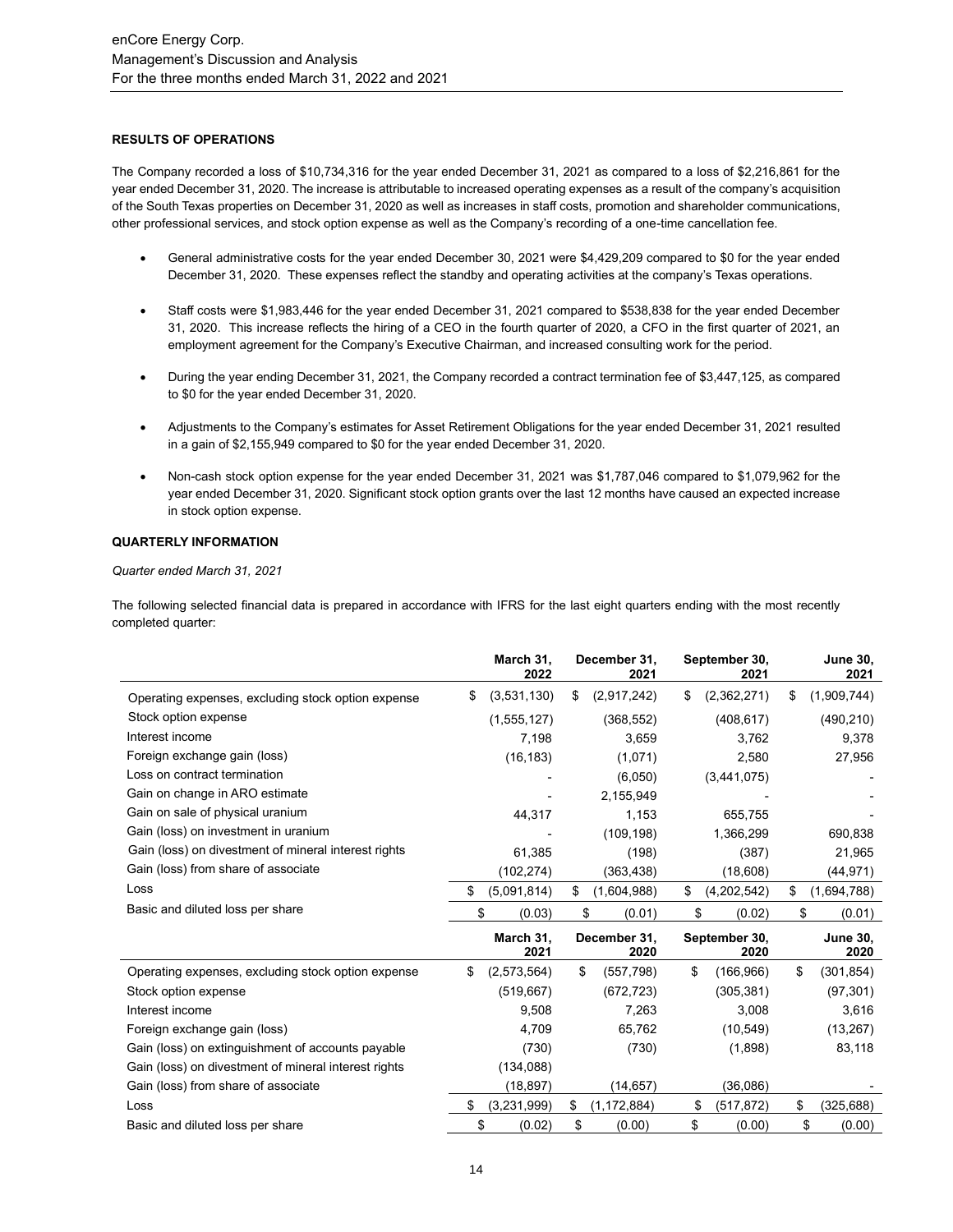## **RESULTS OF OPERATIONS**

The Company recorded a loss of \$5,091,814 for the three months ended March 31, 2022 as compared to a loss of \$3,231,999 for the three months ended March 31, 2021. The significant changes between the current period and the comparative period are discussed below:

- General administrative costs for the three months ended March 31, 2022 were \$1,641,510 compared to \$1,335,810 for the three months ended March 31, 2021. This increase reflects the company's increased activity levels as a result of growth.
- Accretion of the Company's asset retirement obligations for the three months ended March 31, 2022 was \$140,272 compared to (\$5,517) for the three months ended March 31, 2021. This accretion reflects the impact of the company's recalculation and update to its Asset Retirement Obligations at its South Texas operations.
- Staff costs were \$1,039,377 for the three months ended March 31, 2022 compared to \$381,231 for the three months ended March 31, 2021. This increase reflects the hiring of a CFO in the first quarter of 2021, a new employment agreement for the Company's Executive Chairman, and other increases is in staff and consulting as a result of growth in the company.
- Stock option expense for the three months ended March 31, 2022 were \$1,555,127 compared to \$519,667 for the three months ended March 31, 2021. This increase reflects the company's February 2022 grant of stock options.

## **LIQUIDITY AND CAPITAL RESOURCES**

As at March 31, 2022, the Company had cash and cash equivalents of \$32,913,052 (2021 - \$11,649,157) and working capital of \$36,369,595 (2021 - \$7,141,013). The Company has no significant source of operating cash flows and operations to date have been funded primarily from the issue of share capital. Management estimates that it has adequate working capital to fund its planned activities for the next year. However, the Company's long-term continued operations are dependent on its abilities to monetize assets, raise additional funding from loans or equity financings, or through other arrangements. There is no assurance that future financing activities will be successful.

In March 2021, the Company issued 15,000,000 units for a private placement at a price of \$1.00 per unit, for gross proceeds of \$15,000,000. Each unit consisted of one common share and one-half share purchase warrant. Each whole warrant entitles the holder to purchase one additional share at a price of \$1.30 for a period of three years. The Company paid commissions totaling \$993,015 and issued 758,001 finders' warrants. The finder's warrants are exercisable into one unit of the Company at a price of \$1.00 for three years from closing.

In March 2022, the Company issued 19,607,842 units for a "bought deal" prospectus offering at a price of \$1.53 per unit, for gross proceeds of \$29,999,998. Each unit consisted of one common share and one-half share purchase warrant. Each whole warrant entitles the holder to purchase one additional share at a price of \$2.00 for a period of two years. The Company paid commissions totaling \$1,612,500 and issued 1,053,922 finders' warrants. The finder's warrants are exercisable into one unit of the Company at a price of \$1.53 for two years from closing.

From January 1 through March 31, 2022, the Company issued:

- 745,343 shares for warrants exercised for gross proceeds of \$463,088
- 153,125 shares for stock options exercised for gross proceeds of \$18,851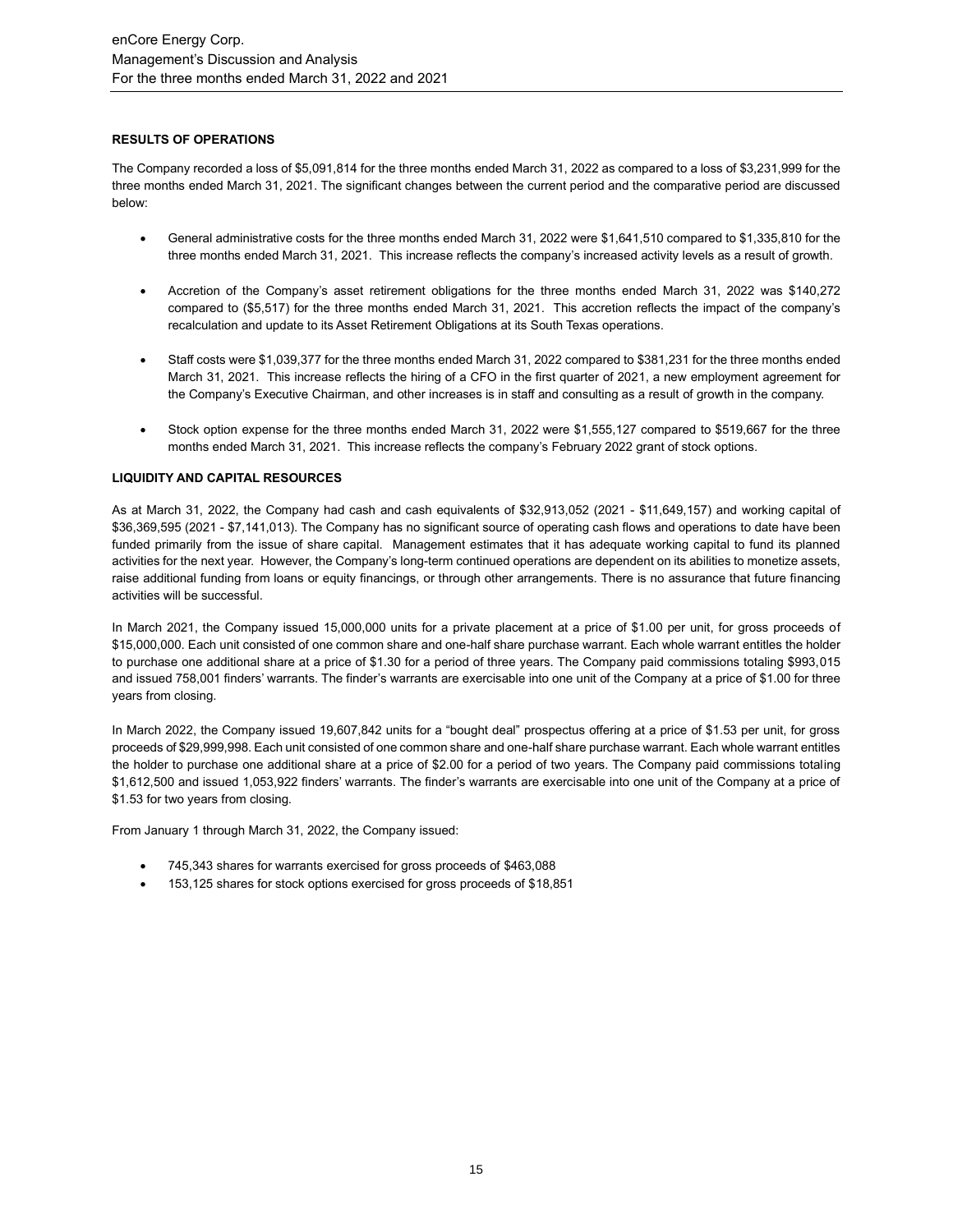## **TRANSACTIONS WITH RELATED PARTIES**

Related parties include key management of the Company and any entities controlled by these individuals as well as other entities providing key management services to the Company. Key management personnel consist of directors and senior management including the Executive Chairman, Chief Executive Officer, and Chief Financial Officer.

The amounts paid or payable to key management or entities providing similar services during the three months ended March 31, 2022 and 2021 is as follows:

|                                   | 2022            | 2021          |
|-----------------------------------|-----------------|---------------|
|                                   |                 |               |
| Consulting                        | \$<br>24,759    | \$            |
| Director's Fees                   | 34,293          |               |
| Office and administration         |                 | 12,000        |
| Staff costs                       | 274,778         | 197,797       |
| Stock option expense              | 1,029,531       | 328,002       |
|                                   |                 |               |
| Total key management compensation | \$<br>1,363,361 | \$<br>537,799 |

During the three months ended March 31, 2022, the Company incurred communication consulting fees of \$24,759 according to a contract with Tintina Holdings, Ltd., a company which is owned and operated by the spouse of the Company's chairman of the board. All services and transactions were made on terms equivalent to those that prevail with arm's length transactions. These services were incurred in the normal course of operating a public company. At March 31, 2022, an amount of \$9,334 (March 31, 2021 – \$nil) was due to this company.

During the three months ended March 31, 2022, the Company granted 6,550,000 options to related parties (2021 – 250,000).

## **FINANCIAL INSTRUMENTS AND FINANCIAL RISK MANAGEMENT**

Please refer to the March 31, 2022 unaudited condensed consolidated financial statements o[n www.sedar.com.](about:blank)

#### **OFF BALANCE SHEET ARRANGEMENTS**

At March 31, 2021 the Company had no material off-balance sheet arrangements such as guarantee contracts, contingent interest in assets transferred to an entity, derivative instruments obligations or any obligations that trigger financing, liquidity, market or credit risk to the Company.

#### **ACCOUNTING POLICIES AND CRITICAL ACCOUNTING ESTIMATES**

The Company has prepared its unaudited condensed consolidated financial statements in accordance with IFRS. Note 2 to the audited consolidated financial statements for the year ended December 31, 2021 provides details of significant accounting policies and accounting policy decisions for significant or potentially significant areas that have had an impact on the Company's financial statements or may have an impact in future periods. Changes resulting from the current year adoption of new accounting standards are described in Note 2 of the Company's Consolidated financial statements for the year ended December 31, 2021.

The preparation of consolidated financial statements in conformity with IFRS requires management to use estimates and assumptions that affect the reported amounts of assets and liabilities, as well as revenues and expenses. There have been no changes to the Company's approach to critical accounting estimates since December 31, 2021, and readers are encouraged to refer to the critical accounting policies and estimates as described in the Company's audited consolidated financial statements for the years ended December 31, 2021.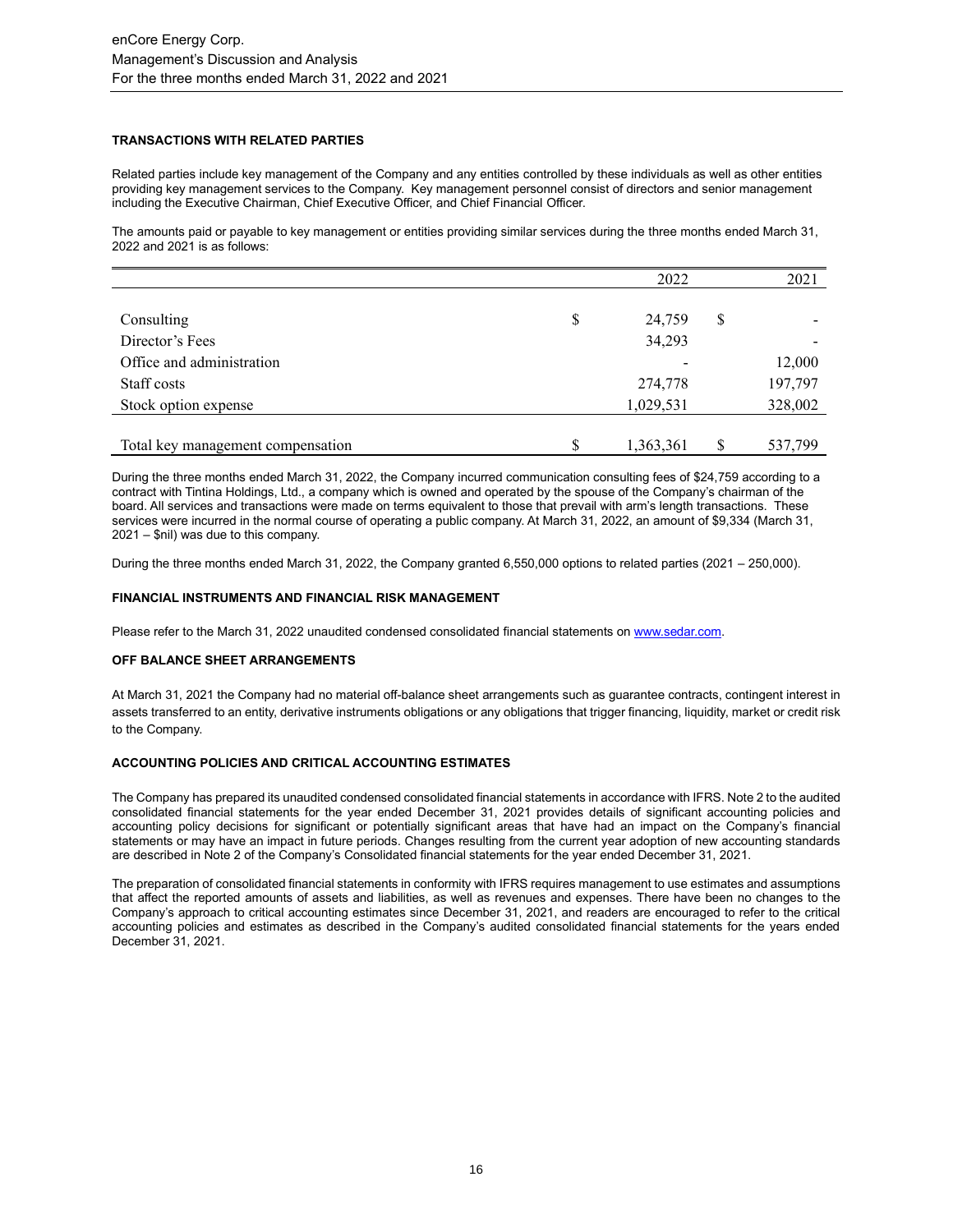## **DISCLOSURE CONTROLS AND PROCEDURES**

In connection with National Instrument 52-109 (Certificate of Disclosure in Issuer's Annual and Interim Filings) ("NI 52-109"), the Chief Executive Officer and Chief Financial Officer of the Company have filed a Venture Issuer Basic Certificate with respect to the financial information contained in the consolidated financial statements for the year ended March 31, 2022, and this accompanying MD&A (together, the "Filings").

In contrast to the full certificate under NI 52-109, the Venture Issuer Basic Certificate does not include representations relating to the establishment and maintenance of disclosure controls and procedures and internal control over financial reporting, as defined in NI 52-109. For further information the reader should refer to the Venture Issuer Basic Certificates filed by the Company on SEDAR at [www.sedar.com.](about:blank)

# **MANAGEMENT'S RESPONSIBILITY FOR FINANCIAL STATEMENTS**

The information provided in this report, including the financial statements, is the responsibility of management. In the preparation of these statements, estimates are sometimes necessary to make a determination of future values for certain assets or liabilities. Management believes such estimates have been based on careful judgments and have been properly reflected in the financial statements.

#### **OTHER MD&A REQUIREMENTS**

Additional disclosure of the Company's technical reports, material change reports, news releases and other information can be obtained on SEDAR a[t www.sedar.com.](about:blank)

### **CONTINGENCIES**

There are no contingent liabilities that have not been disclosed herein.

#### **PROPOSED TRANSACTIONS**

There are no proposed transactions at this time.

## **RISK FACTORS AND UNCERTAINTIES**

Prior to making an investment decision, investors should consider the investment risks set out below and those described elsewhere in this document, which are in addition to the usual risks associated with an investment in a business at an early stage of development. The directors of the Company consider the risks set out below to be the most significant to potential investors in the Company but are not all of the risks associated with an investment in securities of the Company. If any of these risks materialize into actual events or circumstances or other possible additional risks and uncertainties of which the Directors are currently unaware, or which they consider not to be material in relation to the Company's business, actually occur, the Company's assets, liabilities, financial condition, results of operations (including future results of operations), business and business prospects, are likely to be materially and adversely affected. In such circumstances, the price of the Company's securities could decline, and investors may lose all or part of their investment.

#### *Availability of financing*

There is no assurance that additional funding will be available to the Company for additional exploration or for the substantial capital that is typically required in order to bring a mineral project to the production decision or to place a property into commercial production. There can be no assurance that enCore will be able to obtain adequate financing in the future or that the terms of such financing will be favorable. Failure to obtain such additional financing could result in the delay or indefinite postponement of further exploration and development of its properties.

#### *Title matters*

While the Company has performed its diligence with respect to title of its properties, this should not be construed as a guarantee of title. The properties may be subject to prior unregistered agreements of transfer or other adverse land claims, and title may be affected by undetected defects.

## *Management*

The Company is dependent on a relatively small number of key personnel, the loss of any of whom could have an adverse effect on the Company.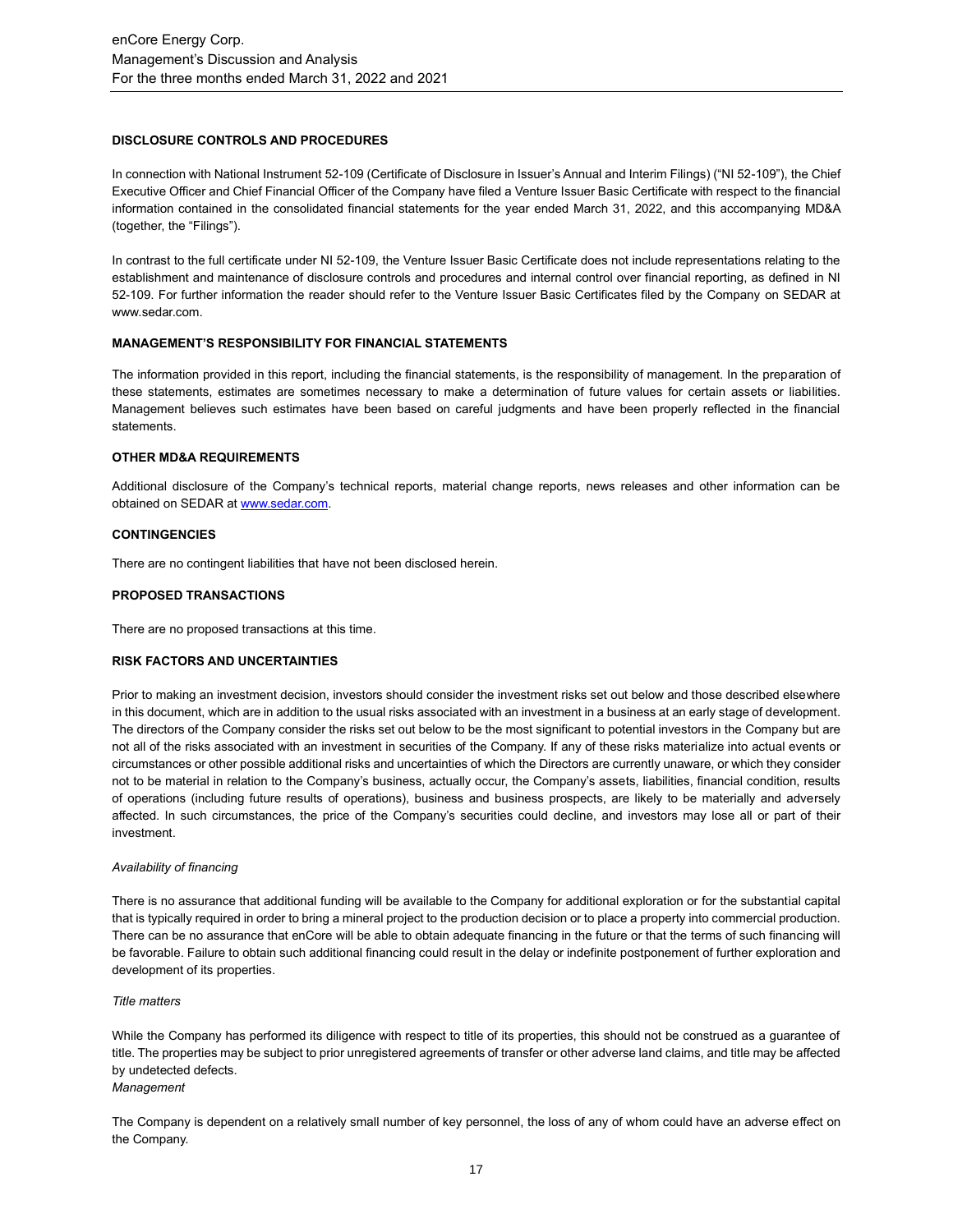#### *Economics of developing mineral properties*

Mineral exploration and development include a high degree of risk and few properties which are explored are ultimately developed into producing mines.

With respect to the Company's properties, should any mineral resource exist, substantial expenditures will be required to confirm that mineral reserves which are sufficient to commercially mine exist on its current properties, and to obtain the required environmental approvals and permits required to commence commercial operations. Should any resource be defined on such properties, there can be no assurance that the mineral resources on such properties can be commercially mined or that the metallurgical processing will produce economically viable, merchantable products. The decision as to whether a property contains a commercial mineral deposit and should be brought into production will depend upon the results of exploration programs and/or feasibility studies, and the recommendations of duly qualified engineers and/or geologists, all of which involves significant expense. This decision will involve consideration and evaluation of several significant factors including, but not limited to: (i) costs of bringing a property into production, including exploration and development work, preparation of production feasibility studies and construction of production facilities; (ii) availability and costs of financing; (iii) ongoing costs of production; (iv) market prices for the minerals to be produced; (v) environmental compliance regulations and restraints (including potential environmental liabilities associated with historical exploration activities); and (vi) political climate and/ or governmental regulation and control.

The ability of the Company to sell and profit from the sale of any eventual mineral production from any of the Company's properties will be subject to the prevailing conditions in the global mineral's marketplace at the time of sale. The global minerals marketplace is subject to global economic activity and changing attitudes of consumers and other end-users' demand for mineral products. Many of these factors are beyond the control of the Company and therefore represent a market risk which could impact the long-term viability of the Company and its operations.

#### *Foreign Exchange Risk*

A portion of the Company's financial assets and liabilities are denominated in US dollars. The Company monitors this exposure but has no hedge positions. The Company is exposed to foreign currency risk on fluctuations related to cash, accounts payable and accrued liabilities, and due to related parties, that are denominated in US dollars. At March 31, 2022, a 10% change in the value to the US dollar as compared to the Canadian dollar would affect net loss and shareholders' equity by approximately \$210,831.

#### *Credit Risk*

Credit risk arises from cash held with banks and financial institutions and receivables. The maximum exposure to credit risk is equal to the carrying value of these financial assets. The Company's cash is primarily held with a major Canadian bank.

#### *Interest Rate Risk*

Interest rate risk mainly arises from the Company's cash, which receive interest based on market interest rates. Fluctuations in interest cash flows due to changes in market interest rates are not significant.

#### *Liquidity Risk*

Liquidity risk is the risk that the Company will not be able to meet its current obligations as they become due. The majority of the Company's accounts payable and accrued liabilities and amounts due to related parties are payable in less than 90 days. The Company prepares annual exploration and administrative budgets and monitors expenditures to manage short-term liquidity. Due to the nature of the Company's activities, funding for long-term liquidity needs is dependent on the Company's ability to obtain additional financing through various means, including equity financing. There can be no assurance that the Company will be able to obtain adequate financing in the future or that the terms of such financing will be favorable.

#### *Stage of Development*

The Company's properties are in the exploration stage and the Company does not have an operating history. Exploration and development of mineral resources involve a high degree of risk and few properties which are explored are ultimately developed into producing properties. The amounts attributed to the Company's interest in its properties as reflected in its financial statements represent acquisition and exploration expenses and should not be taken to represent realizable value. There is no assurance that the Company's exploration and development activities will result in any discoveries of commercial bodies of ore. The long-term profitability of the Company's operations will be in part directly related to the cost and success of its exploration programs, which may be affected by a number of factors such as unusual or unexpected geological formations, and other conditions.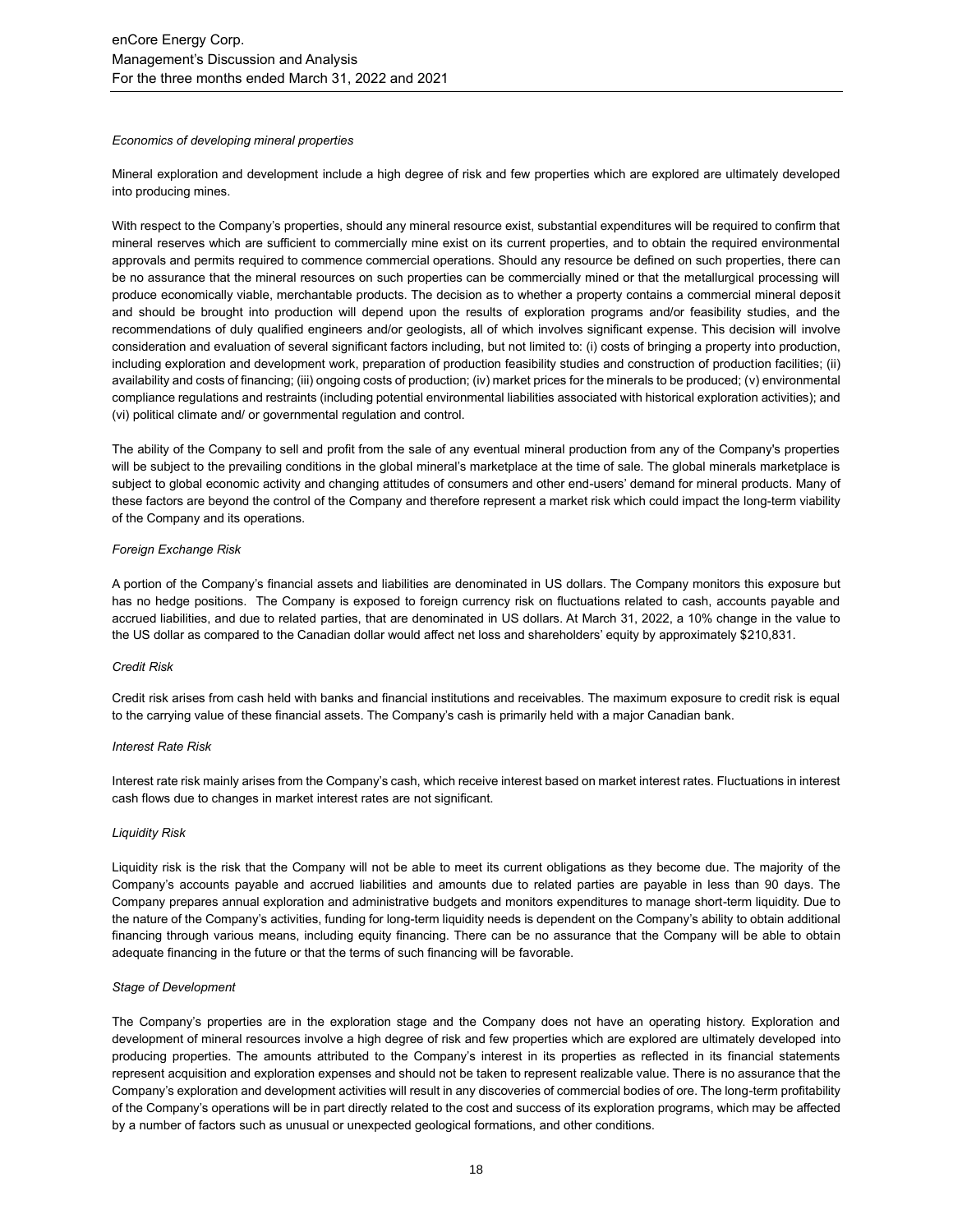## *Profitability of Operations*

The Company is not currently operating profitably, and it should be anticipated that it will operate at a loss at least until such time as production is achieved from one of the Company's properties, if production is, in fact, ever achieved. The Company has never earned a profit. Investors also cannot expect to receive any dividends on their investment in the foreseeable future.

## *Uranium and Other Mineral Industries Competition is Significant*

The international uranium and other mineral industries are highly competitive. The Company will be competing against competitors that may be larger and better capitalized, have state support, have access to more efficient technology, and have access to reserves of uranium and other minerals that are cheaper to extract and process. As such, no assurance can be given that the Company will be able to compete successfully with its industry competitors.

## *Fluctuations in Metal Prices*

Although the Company does not hold any known mineral reserves of any kind, its future revenues, if any, are expected to be in large part derived from the future mining and sale of uranium and other metals or interests related thereto. The prices of these commodities have fluctuated widely, particularly in recent years, and are affected by numerous factors beyond the Company's control, including international economic and political conditions, expectations of inflation, international currency exchange rates, interest rates, global or regional consumption patterns, speculative activities, levels of supply and demand, increased production due to new mine developments and improved mining and production methods, availability and costs of metal substitutes, metal stock levels maintained by producers and others and inventory carrying costs. The effect of these factors on the prices of uranium and other metals, and therefore the economic viability of the Company's operations, cannot be accurately predicted. Depending on the price obtained for any minerals produced, the Company may determine that it is impractical to commence or continue commercial production.

## *The Company's Operations are Subject to Operational Risks and Hazards Inherent in the Mining Industry*

The Company's business is subject to a number of inherent risks and hazards, including environmental pollution; accidents; industrial and transportation accidents, which may involve hazardous materials; labor disputes; power disruptions; catastrophic accidents; failure of plant and equipment to function correctly; the inability to obtain suitable or adequate equipment; fires; blockades or other acts of social activism; changes in the regulatory environment; impact of non-compliance with laws and regulations; natural phenomena, such as inclement weather conditions, underground floods, earthquakes, pit wall failures, ground movements, tailings, pipeline and dam failures and cave-ins; and encountering unusual or unexpected geological conditions and technical failure of mining methods.

There is no assurance that the foregoing risks and hazards will not result in damage to, or destruction of, the Company's uranium and other mineral properties, personal injury or death, environmental damage, delays in the Company's exploration or development activities, costs, monetary losses and potential legal liability and adverse governmental action, all of which could have a material and adverse effect on the Company's future cash flows, earnings, results of operations and financial condition.

#### *Mineral Reserve and Resource Estimates are Only Estimates and May Not Reflect the Actual Deposits*

Reserve and resource figures included for uranium and other minerals are estimates only and no assurances can be given that the estimated levels of uranium and other minerals will actually be produced or that the Company will receive the uranium and other metal prices assumed in determining its reserves. Such estimates are expressions of judgment based on knowledge, mining experience, analysis of drilling and exploration results and industry practices. Estimates made at any given time may significantly change when new information becomes available or when parameters that were used for such estimates change. While the Company believes that the reserve and resource estimates included are well established and reflect management's best estimates, by their nature reserve and resource estimates are imprecise and depend, to a certain extent, upon statistical inferences which may ultimately prove unreliable. Furthermore, market price fluctuations in uranium and other metals, as well as increased capital or production costs or reduced recovery rates, may render ore reserves containing lower grades of mineralization uneconomic and may ultimately result in a restatement of reserves. The extent to which resources may ultimately be reclassified as proven or probable reserves is dependent upon the demonstration of their profitable recovery. The evaluation of reserves or resources is always influenced by economic and technological factors, which may change over time.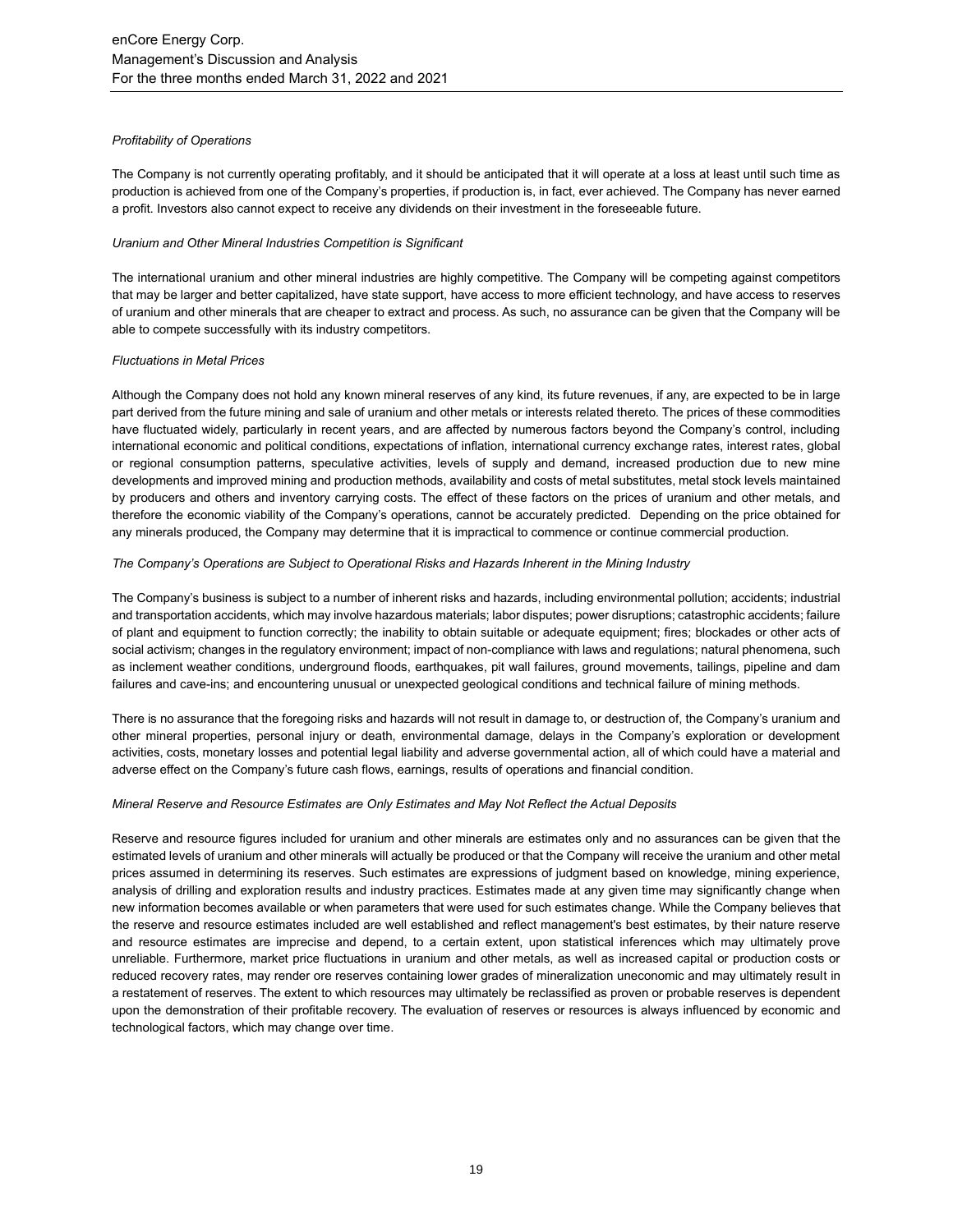### *Exploration, Development and Operating Risk*

The exploration for and development of uranium and other mineral properties involves significant risks which even a combination of careful evaluation, experience and knowledge may not eliminate. While the discovery of an ore body may result in substantial rewards, few properties which are explored are ultimately developed into producing mines. Major expenses may be required to locate and establish mineral reserves, to develop metallurgical processes and to construct mining and processing facilities at a particular site. Whether a mineral deposit will be commercially viable depends on a number of factors, some of which are: the particular attributes of the deposit, such as size, grade and proximity to infrastructure; metal prices, which are highly cyclical, drilling and other related costs which appear to be rising; and government regulations, including regulations relating to prices, taxes, royalties, land tenure, land use, importing and exporting of minerals and environmental protection. The exact effect of these factors cannot be accurately predicted, but the combination of these factors may result in the Company not receiving an adequate return on invested capital.

## *Environmental Risks and Hazards*

All phases of the Company's operations are subject to environmental regulation in the jurisdictions in which it operates. These regulations mandate, among other things, the maintenance of air and water quality standards and land reclamation. They also set forth limitations on the general, transportation, storage and disposal of solid and hazardous waste. Environmental legislation is evolving in a manner which will require stricter standards and enforcement, increased fines and penalties for non-compliance, more stringent environmental assessments of proposed projects and a heightened degree of responsibility for companies and their officers, directors and employees. There is no assurance that future changes in environmental regulation, if any, will not adversely affect the Company's operations. Environmental hazards may exist on the properties which are unknown to the Company at present and which have been caused by previous or existing owners or operators of the properties. Reclamation costs are uncertain and planned expenditures estimated by management may differ from the actual expenditures required.

## *Government Regulation*

The Company's mineral exploration and planned development activities are subject to various laws governing prospecting, mining, development, production, taxes, labor standards and occupational health, mine safety, toxic substances, land use, water use, land claims of local people and other matters. Although the Company believes its exploration and development activities are currently carried out in accordance with all applicable rules and regulations, no assurance can be given that new rules and regulations will not be enacted or that existing rules and regulations will not be applied in a manner which could limit or curtail production or development. Many of the mineral rights and interests of the Company are subject to government approvals, licenses and permits. Such approvals, licenses and permits are, as a practical matter, subject to the discretion of applicable governments or governmental officials. No assurance can be given that the Company will be successful in maintaining any or all of the various approvals, licenses and permits in full force and effect without modification or revocation. To the extent such approvals are required and not obtained, the Company may be curtailed or prohibited from continuing or proceeding with planned exploration or development of mineral properties. Failure to comply with applicable laws, regulations and permitting requirements may result in enforcement actions thereunder, including orders issued by regulatory or judicial authorities causing operations to cease or be curtailed, and may include corrective measures requiring capital expenditures, installation of additional equipment or remedial actions. Parties engaged in mining operations or in the exploration or development of mineral properties may be required to compensate those suffering loss or damage by reason of the Amendments to current laws and regulation governing operations or more stringent implementation thereof could have a substantial impact on the Company and cause increases in exploration expenses, capital expenditures or production costs or reduction in levels of production at producing properties or require abandonment or delays in development of new mining properties.

#### *The Company has No History of Mineral Production or Mining Operations*

The Company has never had uranium and other mineral producing properties. There is no assurance that commercial quantities of uranium and other minerals will be discovered at the properties or other future properties nor is there any assurance that the Company's exploration program thereon will yield positive results. Even if commercial quantities of uranium and other minerals are discovered, there can be no assurance that any property of the Company will ever be brought to a stage where uranium and other mineral resources can profitably be produced therefrom. Factors which may limit the ability of the Company to produce uranium and other mineral resources from its properties include, but are not limited to, the spot prices of metals, availability of additional capital and financing and the nature of any mineral deposits. The Company does not have a history of mining operations and there is no assurance that it will produce revenue, operate profitably or provide a return on investment in the future.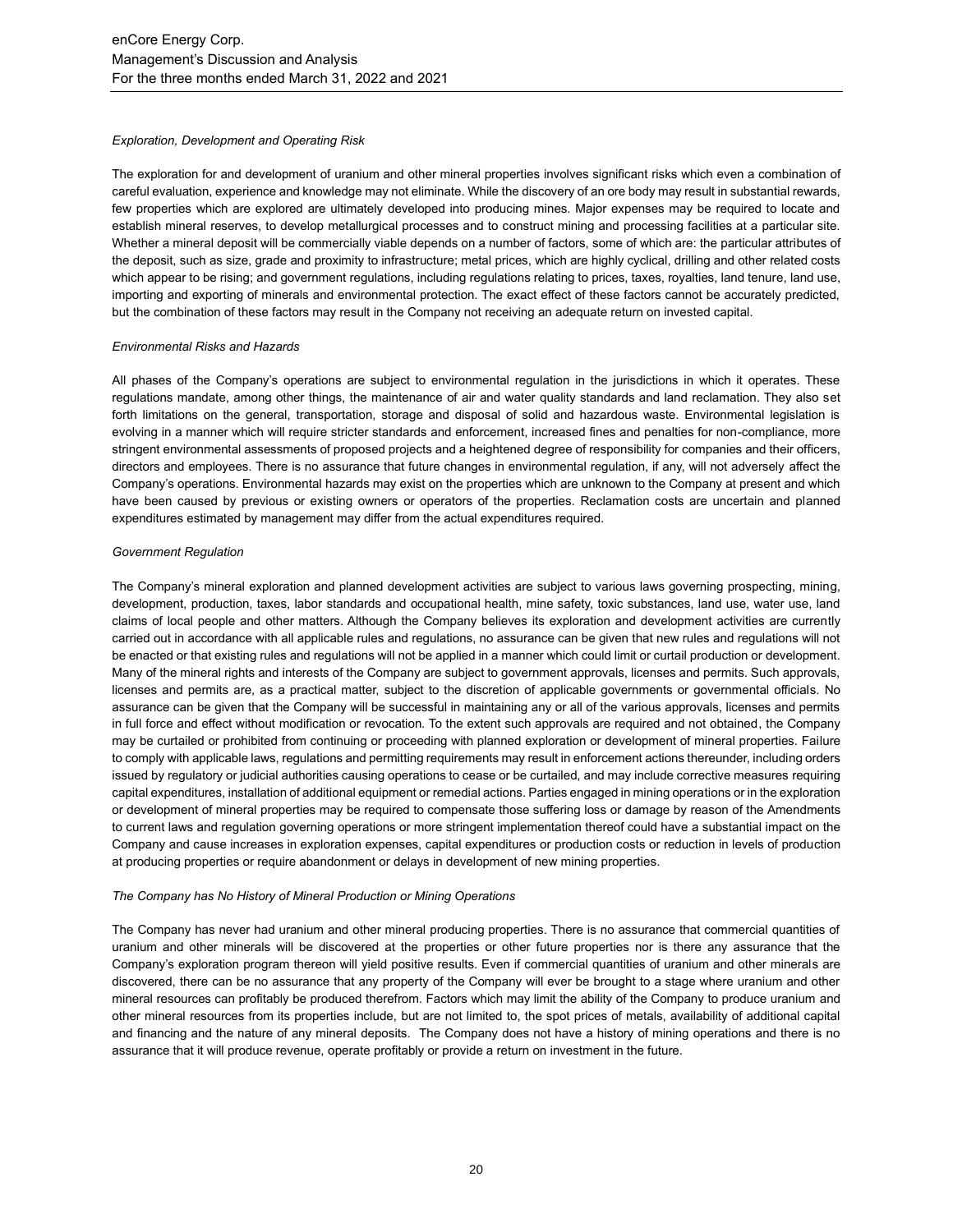## *Future Sales of Common Shares by Existing Shareholders*

Sales of a large number of Common Shares in the public markets, or the potential for such sales, could decrease the trading price of the Common Shares and could impair the Company's ability to raise capital through future sales of Common Shares. Substantially all of the Common Shares can be resold without material restriction in Canada.

## *The Company could be deemed a passive foreign investment company which could have negative consequences for U.S. investors.*

Depending upon the composition of the Company's gross income or its assets, the Company could be classified as a passive foreign investment company ("PFIC") under the United States tax code. If the Company is declared a PFIC, then owners of the common shares who are U.S. taxpayers generally will be required to treat any "excess distribution" received on their common shares, or any gain realized upon a disposition of common shares, as ordinary income and to pay an interest charge on a portion of such distribution or gain, unless the taxpayer makes a qualified electing fund ("QEF") election or a mark-to-market election with respect to the common shares. A U.S. taxpayer who makes a QEF election generally must report on a current basis its share of the Company's net capital gain and ordinary earnings for any year in which the Company is classified as a PFIC, whether or not the Company distributes any amounts to its shareholders. U.S. investors should consult with their tax advisors for advice as to the U.S. tax consequences of an investment in the common shares.

## **FORWARD-LOOKING STATEMENTS**

Certain statements contained in this MD&A, and certain documents incorporated by reference herein, contain "forward-looking statements" within the meaning of applicable securities legislation In certain cases, forward-looking statements can be identified by the use of words such as "plans", "expects" or "does not expect", "is expected", "budget", "scheduled", "estimates", "forecasts", "intends", "anticipates" or "does not anticipate", or "believes", or variations of such words and phrases or state that certain actions, events or results "may", "could", "would", "might" or "will be taken", "occur" or "be achieved". Forward-looking statements involve known and unknown risks, uncertainties and other factors which may cause the actual results, performance or achievements of the Company to be materially different from any future results, performance or achievements expressed or implied by the forward-looking statements. The Company believes the expectations reflected in those forward -looking statements are reasonable, but there may be other factors that cause actions, events or results not to be as anticipated, estimated or intended. There can be no assurance that forward-looking statements will prove to be accurate, as actual results and future events could differ materially from those anticipated in such statements. Accordingly, readers should not place undue reliance on forward-looking statements.

In particular, this MD&A includes forward-looking statements pertaining to the following, among others:

- business strategy, strength and focus;
- proposed future expenditures;
- the satisfaction of certain conditions in respect of certain properties in which the Company may obtain an interest;
- the granting of regulatory approvals;
- the timing and receipt of regulatory approvals;
- the resource potential of the Company's properties;
- the estimated quantity and quality of mineral resources;
- projections of market prices, costs and the related sensitivity of distributions;
- expectations regarding the ability to raise capital and to continually add to resources through acquisitions and development;
- treatment under governmental regulatory regimes and tax laws, and capital expenditure programs;
- expectations with respect to the Company's future working capital position; and
- capital expenditure programs.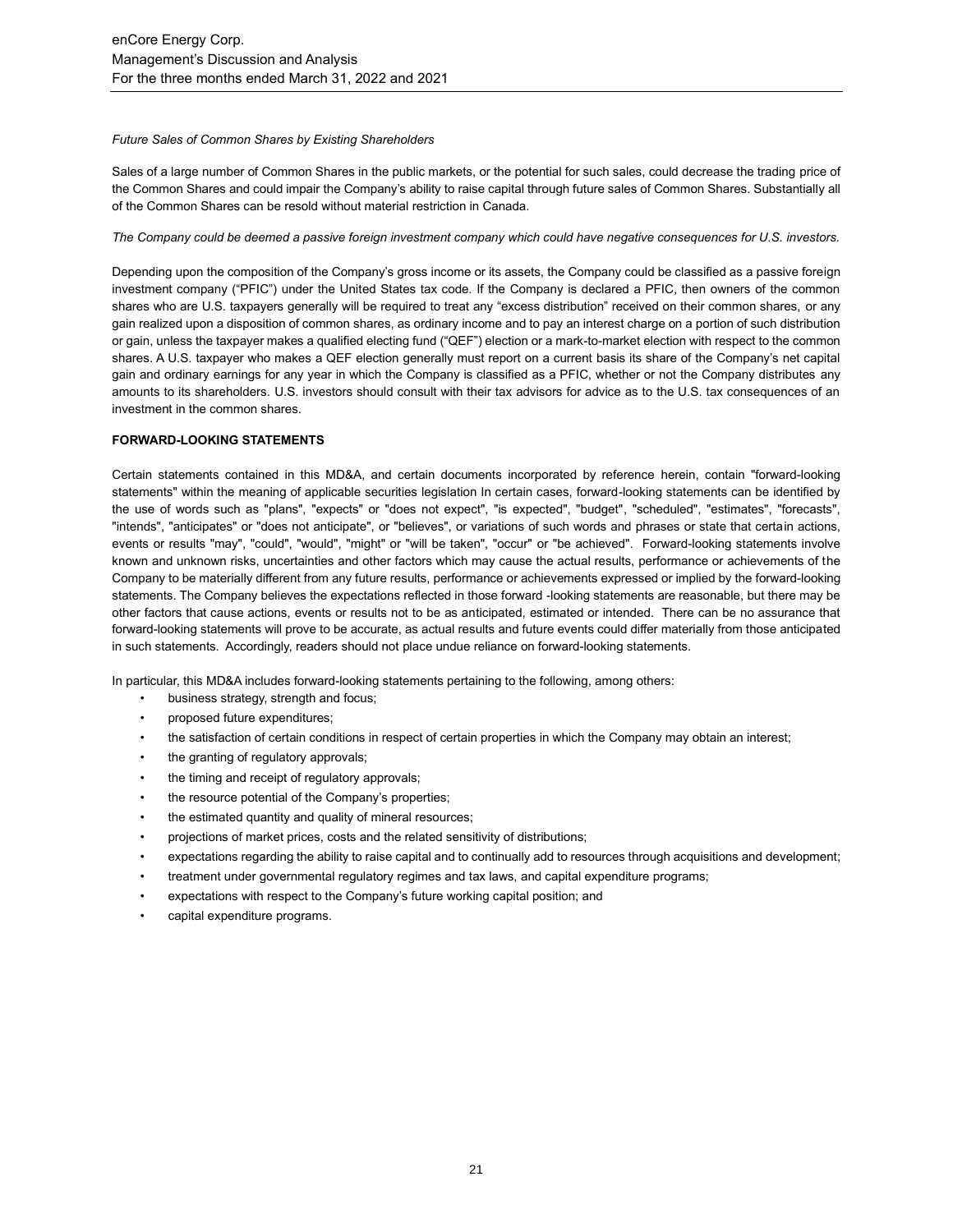With respect to forward-looking statements contained in this MD&A, assumptions have been made regarding, among other things:

- the future price of commodities;
- geological estimates in respect of mineral resources;
- future development plans for the Company's properties unfolding as currently envisioned;
- future capital expenditures to be made by the Company;
- future sources of funding for the Company's capital program;
- the Company's future debt levels;
- the ability of the Company to make payments required to maintain its existing and future exploration licenses and option agreements in good standing;
- the timing, amount and cost of estimated future production;
- costs and timing of the development of new deposits;
- the regulatory framework governing royalties, taxes and environmental matters in Nevada and any other jurisdictions in which the Company may conduct its business in the future;
- the impact of any changes in the applicable laws;
- the ability of the Company to obtain exploration licenses, access rights, approvals, permits and licenses, and the timing of receipt of such items;
- the Company's ability to obtain qualified staff and equipment in a timely and cost-efficient manner;
- the impact of increasing competition on the Company;
- the intentions of the Company's board of directors will respect to executive compensation plans and corporate governance programs; and
- future exchange rates will be consistent with the Company's expectations.

Actual results could differ materially from those anticipated in these forward-looking statements as a result of the risk factors below and elsewhere in this MD&A:

- the speculative nature of exploration, appraisal and development of mineral properties;
- there are no known mineral resources or commercial quantities of mineral reserves on the Company's properties;
- uncertainties in access to future funding for exploration and development of the Company's properties;
- changes in the cost of operations, including costs of extracting and delivering minerals to market, that affect potential profitability of the Company;
- operating hazards and risks inherent in mineral exploration and mining;
- volatility in global equities, commodities, foreign exchange, market price of precious and base metals and a lack of market liquidity;
- unexpected costs or liabilities for environmental matters, including those related to climate change;
- changes to laws or regulations, or more stringent enforcement of current laws or regulations;
- ability of the Company to obtain and maintain required exploration licenses, access rights, approvals or permits;
- unexpected defects in the Company's rights or title to its properties, or claims by other parties over the Company's properties;
- competition for financial resources and technical facilities;
- ability of the Company to retain the services of its directors or officers;
- in case the Company disposes of its properties, it may not be able to acquire other mineral properties of merit;
- unexpected and uninsurable risks may arise;
- limitations on the transfer of cash or assets between the Company and its foreign subsidiaries, or among such subsidiaries, could restrict the Company's ability to fund its operations efficiently;
- changes in the political and related legal and economic environment in jurisdictions in which the Company operates; and
- the other factors discussed under "Risk Factors" in this MD&A.

Readers are cautioned that the foregoing lists of factors are not exhaustive. The forward-looking statements in this MD&A are made as of the date of this MD&A or, in the case of documents incorporated by reference herein, as of the date of such documents. The Company does not intend, and does not assume any obligation, to update these forward-looking statements, except as required by applicable securities laws.